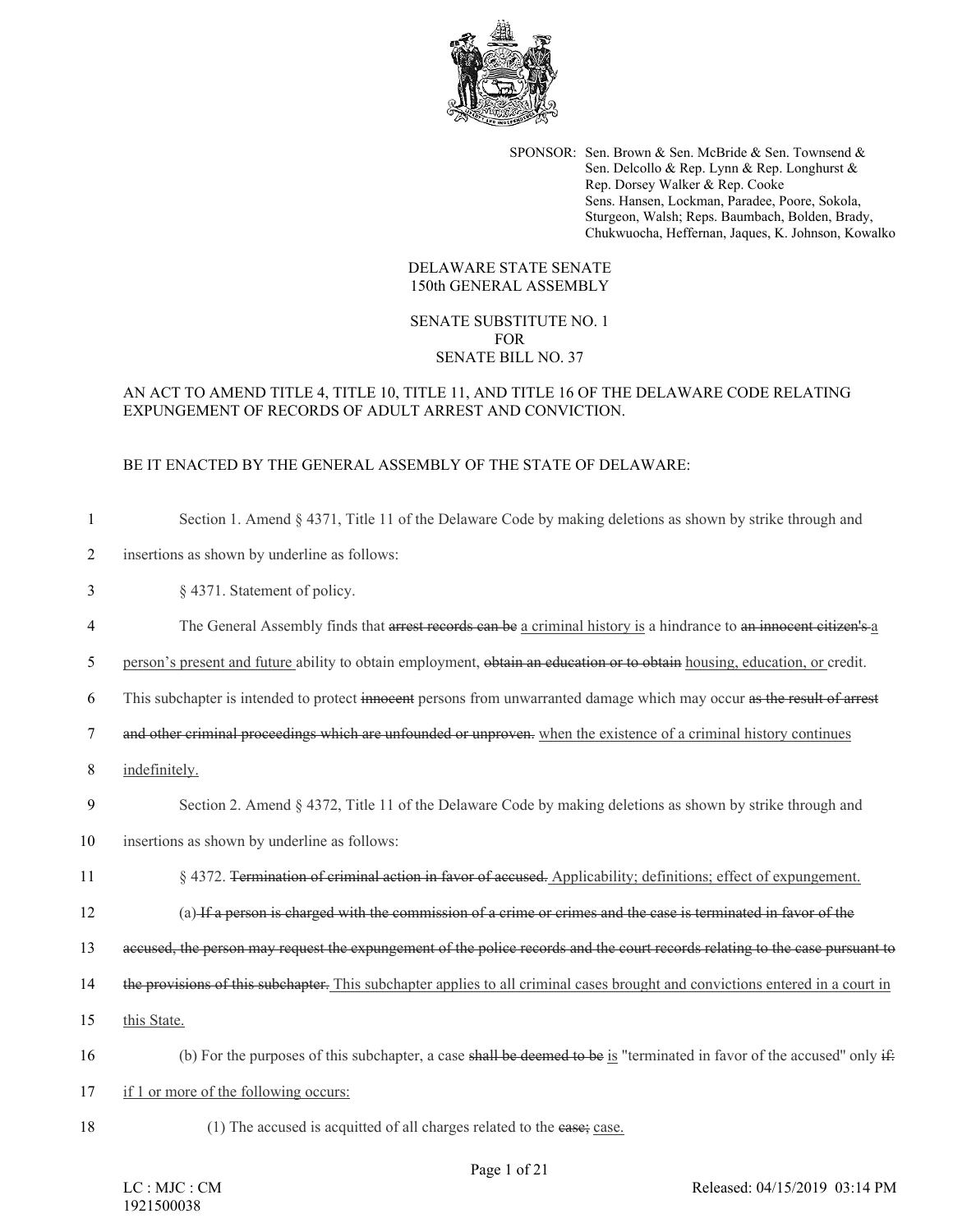| 19 | (2) A nolle prosequi is entered on all charges related to the ease; case.                                                     |
|----|-------------------------------------------------------------------------------------------------------------------------------|
| 20 | (3) The accused is placed on probation before judgment, fulfills the terms and conditions of probation, and the               |
| 21 | court enters an order discharging the person from probation; or probation.                                                    |
| 22 | (4) All charges related to the case are otherwise dismissed.                                                                  |
| 23 | (5) The accused is acquitted of 1 or more charges related to the case, and the other charges are dismissed by                 |
| 24 | the entry of a nolle prosequi or otherwise.                                                                                   |
| 25 | (6) The accused is arrested for the commission of 1 or more crimes and no charges related to the matter for                   |
| 26 | which the person was arrested are filed in any court within 1 year of the arrest.                                             |
| 27 | (c) For the purposes of this subchapter, subchapter:                                                                          |
| 28 | (1) "ease" "Case" means a charge or set of charges related to a complaint or incident that are or could be                    |
| 29 | properly joined for prosecution.                                                                                              |
| 30 | (2) "Criminal justice agencies" means as defined under $\S$ 8502 of this title.                                               |
| 31 | (3) "Expungement" means that all law-enforcement agency records and court records relating to a case in                       |
| 32 | which an expungement is granted, including any electronic records, are destroyed, segregated, or placed in the custody        |
| 33 | of the State Bureau of Identification, and are not released in conjunction with any inquiry beyond those specifically         |
| 34 | authorized under this subchapter.                                                                                             |
| 35 | (d) Except as otherwise provided under $\S$ 4376(a) of this title, a person is not required to disclose, nor should the       |
| 36 | person be asked to disclose, to anyone for any purpose that the person was arrested for, charged with, or convicted of an     |
| 37 | offense for which records have been expunged under this subchapter or any other provision of this Code.                       |
| 38 | $(e)(1)$ If a court issues an order expunging records, all the criminal records relating to a case specified in the order     |
| 39 | must, within 60 days of the order, be removed from the court's files and placed in the control of the Supervisor of the State |
| 40 | Bureau of Identification or otherwise segregated and kept in a manner that ensures that they are not open to public           |
| 41 | inspection or disclosure. The court may retain a non-public record of expungement orders. The court shall send a copy of its  |
| 42 | order of expungement to the Bureau, and shall consult with the Bureau to develop a standard form of order for                 |
| 43 | expungements. Except as otherwise provided under § 4376 of this title, the Supervisor of the Bureau shall retain control      |
| 44 | over all expunged records and shall ensure that the records or information contained in the records are not released for any  |
| 45 | reason.                                                                                                                       |
| 46 | (2) If the State Bureau of Identification determines that expundement is mandated under this subchapter, or                   |
| 47 | receives an expungement order from a court, it shall promptly notify all courts and law-enforcement agencies where            |
| 48 | records pertaining to the case are located or maintained, and any court where the case was terminated, disposed of, or        |
|    |                                                                                                                               |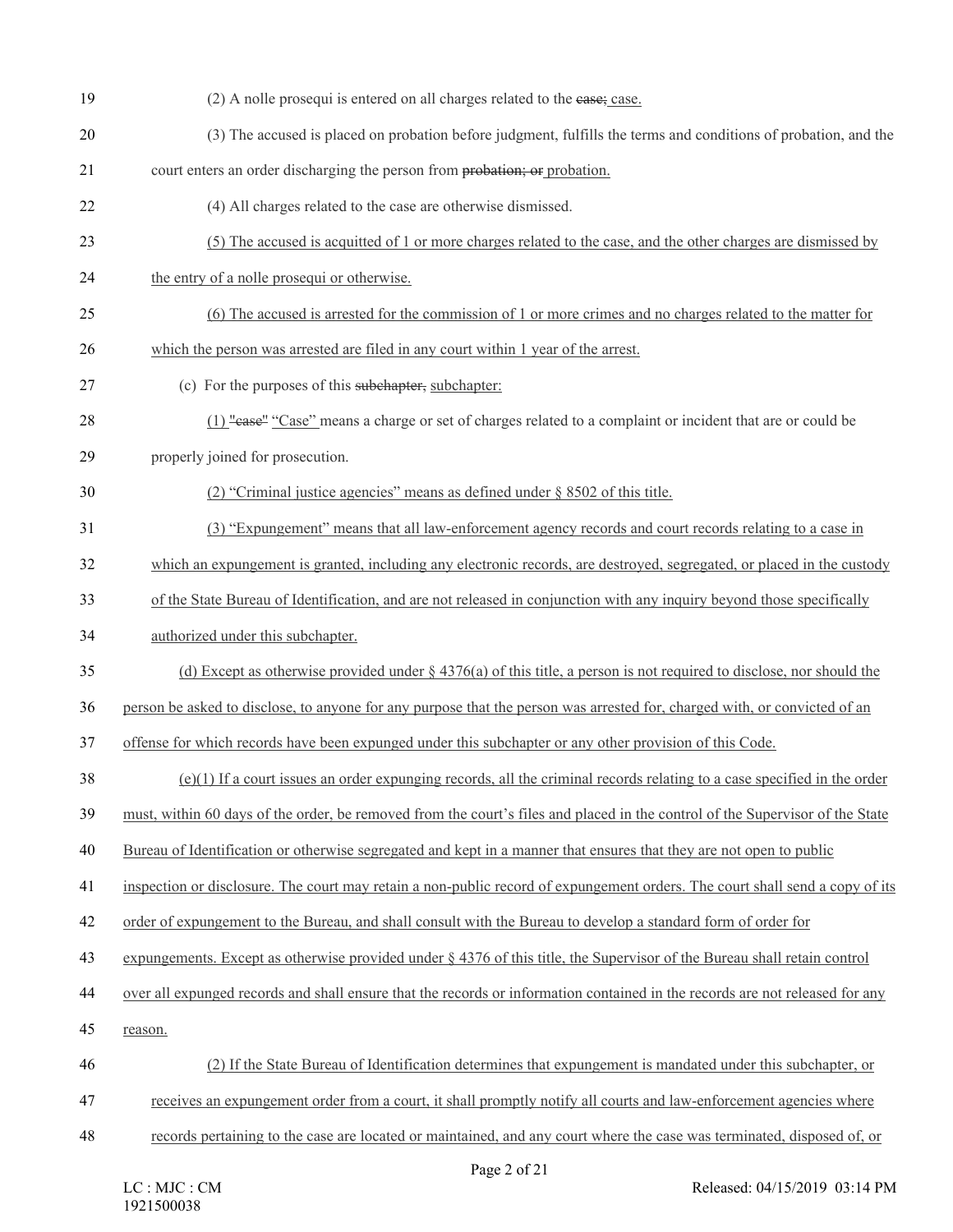- concluded. A court or law-enforcement agency which receives a notice of expungement from the Bureau shall provide
- the Bureau with written confirmation of the completion of the expungement. Where an expungement of a conviction is
- granted, all arrest records associated with any charge in that case must also be expunged.
- (3) If a court orders expungement, the State Bureau of Identification shall provide the court that entered the
- order with written confirmation of the execution of the order. The Bureau shall promptly notify the court if it is unable
- to comply with any order issued under this subchapter and state the reasons why it is unable to comply.
- (4) In response to a request from a non-law-enforcement officer for information or records on the person who
- received an expungement, all law-enforcement officers, law-enforcement agencies, and courts shall reply, with respect
- to the proceedings which are the subject of the order, that there is no record.
- (f) Exclusions.
- (1) A person is not eligible for an expungement while the person has pending criminal charges, except under
- paragraph (b)(6) of this section.
- 61 (2) Except as otherwise provided under  $\S 4374(i)$  of this title, offenses under Title 21, or their equivalent, are
- not eligible for expungement under § 4373 or § 4374 of this title.
- 63 (3) A conviction for 1 of the following may not be expunged under  $\S 4373$  or  $\S 4374$  of this title:
- a. Vehicular assault in the second degree under § 628A of this title.
- b. Incest under § 766 of this title.
- 66 c. Unlawful sexual contact in the third degree under  $\S$  767 of this title.
- d. Coercion under § 791 of this title.
- e. Unlawfully dealing with a child under § 1106 of this title.
- (4) A person is not eligible for an expungement if that person was granted an expungement under this
- subchapter at any time in the 10 years immediately preceding application. This paragraph (f)(4) of this section does not
- apply to a person seeking an expungement under § 4373(a)(1) of this title.

### (5) A person is not eligible for expungement under this subchapter if that person is currently serving a term of

- incarceration, parole, or probation.
- 74 (g) A prior or subsequent conviction under  $\S 904(e)$  or (f) of Title 4 (regarding underage possession or
- consumption of alcohol) or a conviction under § 4764(c) of Title 16 (regarding underage possession of personal use
- quantity of marijuana) does not operate as a bar to eligibility for discretionary or mandatory expungement under this
- subchapter.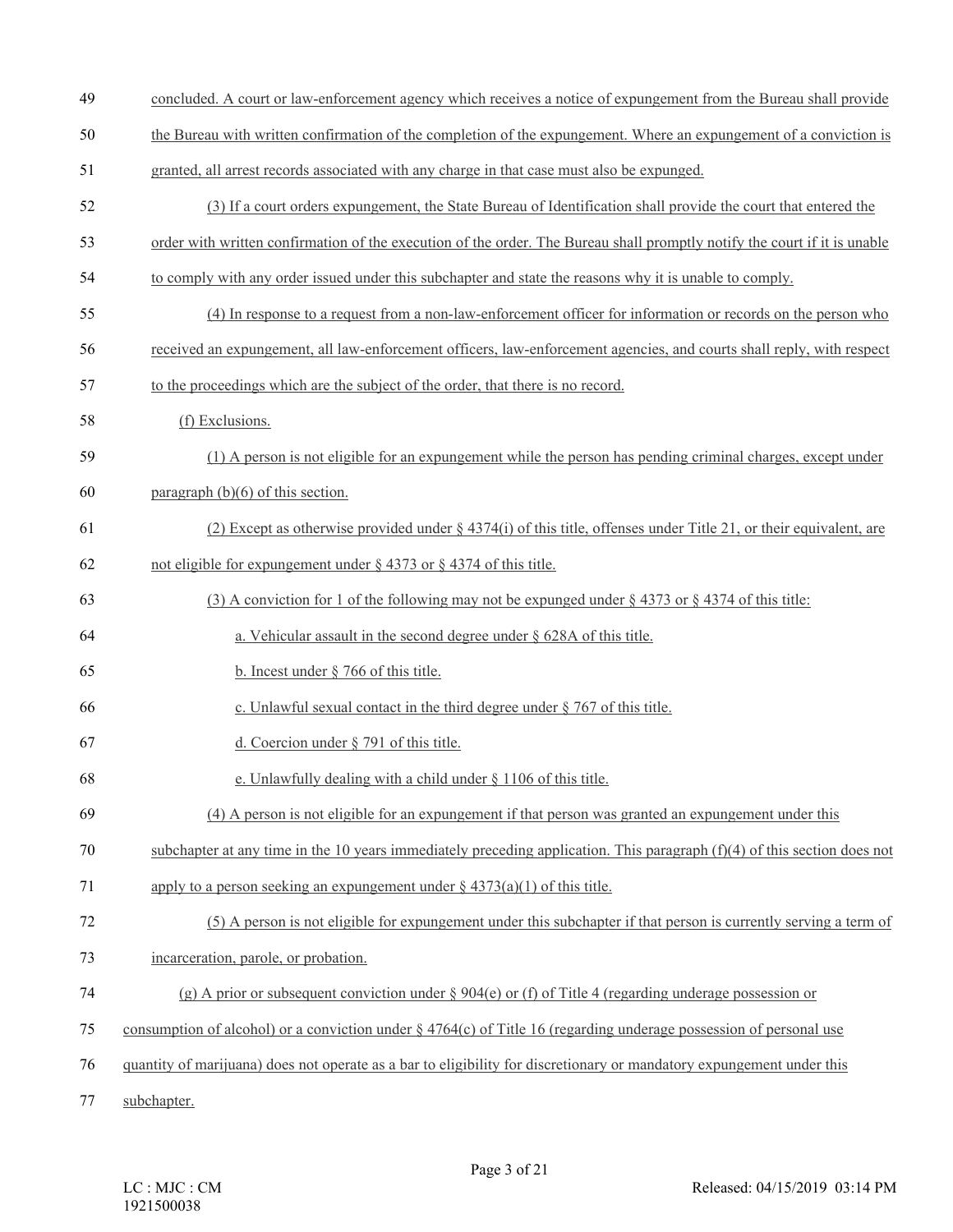(h) A prior or subsequent conviction of a Title 21 offense does not operate as a bar to eligibility for discretionary or mandatory expungement under this subchapter. (i) Nothing in this subchapter is intended to operate to expand or limit the availability of expungement under any other part of the Code. (j) The grant of an expungement under this subchapter does not nullify any provision of an active protection from abuse order. (k) The grant of an expungement under this subchapter does not result in the automatic removal of an individual from the Child Protection Registry, established under Subchapter II of Chapter 9 of Title 16, or the Adult Abuse Registry, established under § 8564 of this title. The fact an expungement has been granted may be considered with other relevant evidence as part of a petition for removal from the Child Protection Registry under § 929 of Title 16 or the Adult Abuse Registry under regulations adopted under § 8564(f) of this title. (*l*) To be eligible for an expungement under this subchapter, all fines, fees, and restitution associated with a conviction must be paid. However, if an outstanding fine or fee is not yet satisfied due to reasons other than wilful noncompliance, but the person is otherwise eligible for an expungement, the court may grant the expungement and waive the fines or fees or convert outstanding financial obligations to a civil judgement. Section 3. Amend § 4373, Title 11 of the Delaware Code by making deletions as shown by strike through and insertions as shown by underline as follows: § 4373. Mandatory expungement. expungement; application through SBI. (a) If a person is charged with the commission of a crime which is designated as a misdemeanor or violation in 97 Title 4, 7, 11, 16 or 23, or a county or municipal code, ordinance, or regulation which is the same as, or equivalent to, any Title 4, 7, 11, 16 or 23 offense, excepting those crimes specifically exempted in subsection (c) of this section, and the case is terminated in favor of the accused, and the person has not previously been convicted of another criminal offense, upon an appropriate request to the State Bureau of Identification by such person the police records and court records, including any electronic records, relating to the charge or charges shall be expunged if the person has not been convicted of any crime 102 since the date upon which the case was terminated in favor of the accused. Eligibility. On an appropriate request to the State Bureau of Identification under this section, the Bureau shall expunge all charges relating to a case if 1 of the following applies: (1) The person was arrested or charged with the commission of 1 or more crimes and the case is terminated in favor of the accused.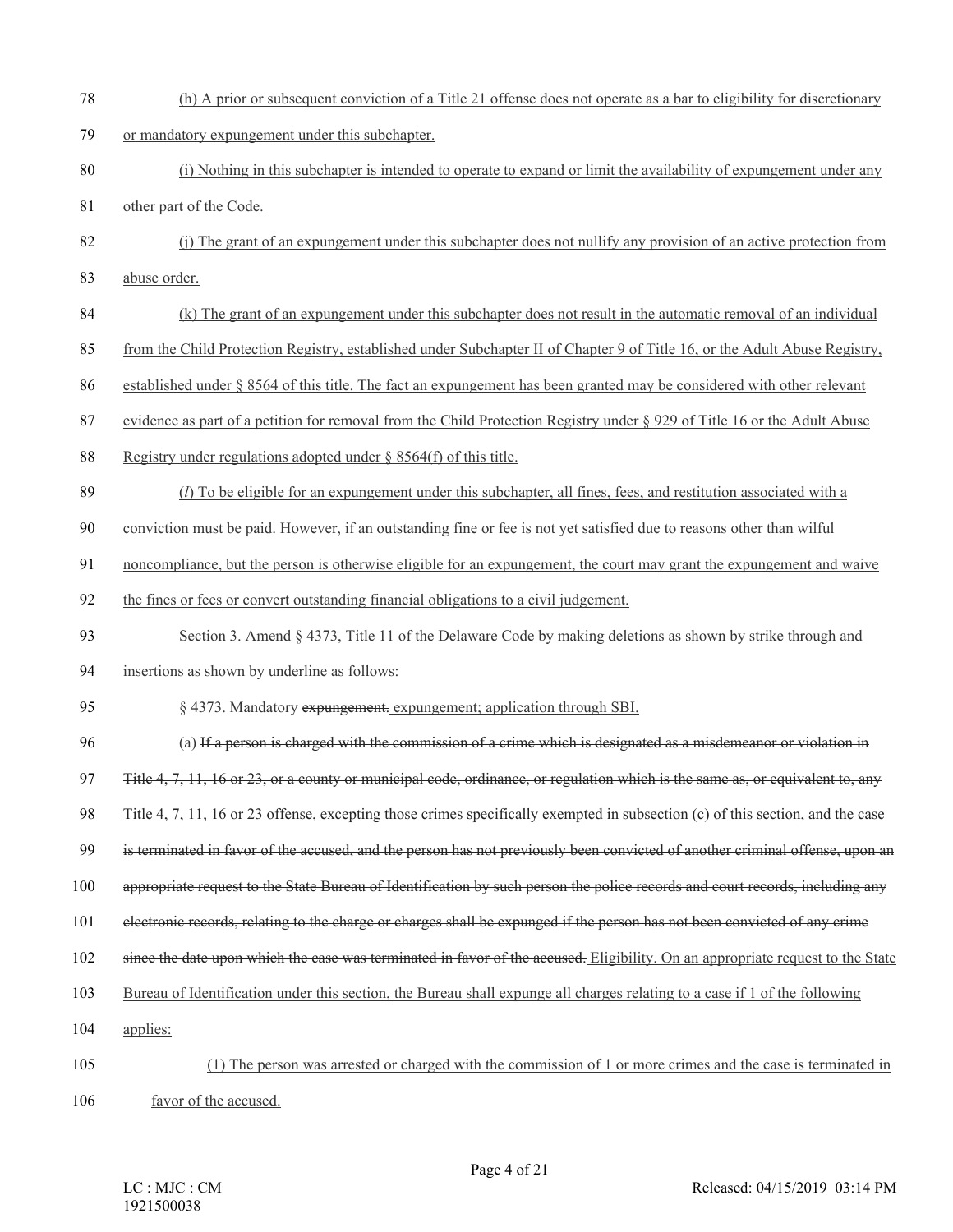(2) The person was convicted of 1 or more violations relating to the same case, 3 years have passed since the date of conviction, and the person has no prior or subsequent convictions. (3) The person was convicted of 1 or more misdemeanors, or a combination of 1 or more misdemeanors and 1 or more violations, relating to the same case, 5 years have passed since the date of conviction, and the person has no 111 prior or subsequent convictions. (b) If the State Bureau of Identification determines that expungement is mandated pursuant to the terms of this section it shall promptly so notify the courts and police agencies where records pertaining to the case are located or maintained, and any court where the case was terminated, disposed of or concluded. All records appropriately specified in the expungement request shall, within 60 days of the determination that such request is mandated pursuant to the terms of this section, be removed from the files, and placed in the control of the Supervisor of the State Bureau of Identification who shall be designated to retain control over all expunged records, and who shall insure that the records or the information contained therein is not released for any reason except as specified in this subchapter. A court and/or police agency which receives a notice of expungement from the State Bureau Identification shall provide the Bureau with written confirmation of the completion of the expungement. In response to requests from nonlaw-enforcement officers for information or records on the person who was arrested, the law-enforcement officers and departments shall reply, with respect to the arrest and proceedings which are the subject of the order, that there is no record. Exclusions. In addition to the exclusions under § 4372(f) of this title, the following misdemeanor convictions are not eligible for mandatory expungement under this section: (1) A misdemeanor crime of domestic violence. For purposes of this section, a "misdemeanor crime of domestic violence", means a misdemeanor offense that meets both of the following: **a.** Was committed by any of the following: 127 1. A member of the victim's family, as "family" is defined under § 901 of Title 10, regardless, 128 however, of the state of residence of the parties. 2. A former spouse of the victim. 130 3. A person who cohabited with the victim at the time of or within 3 years before the offense. 4. A person with a child in common with the victim. 132 5. A person with whom the victim had a substantive dating relationship, as defined under § 1041 of Title 10, at the time of or within 3 years before the offense. b. Is a misdemeanor offense under any of the following sections: § 601, § 602, § 603, § 611, § 614, § 621, § 625, § 628A, § 763, § 765, § 766, § 767, § 781, § 785, § 791, § 804, § 811, § 821, § 822, or § 823 of this title. (2) Offenses where the victim is a child.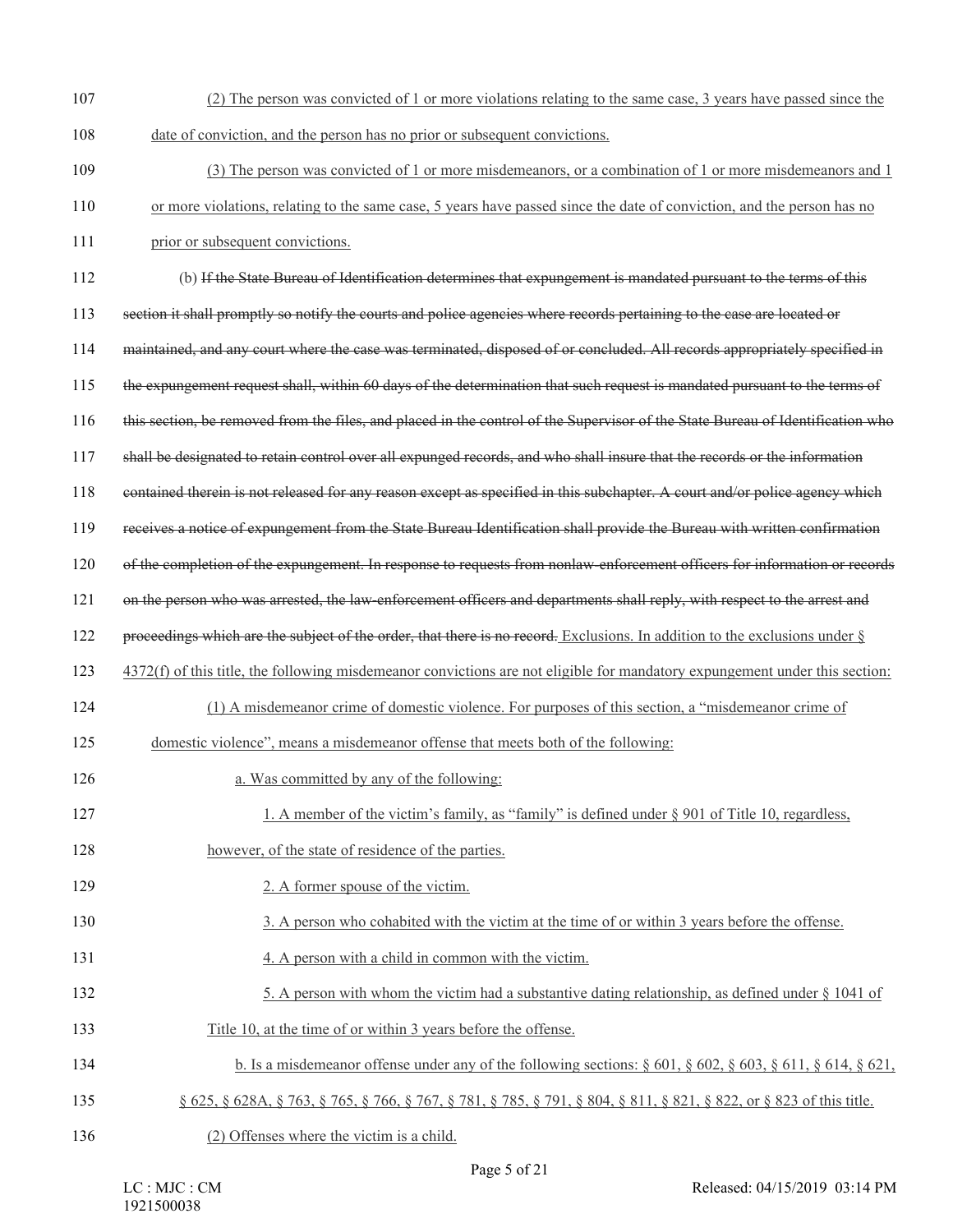| 137 | (3) Offenses where the victim is a "vulnerable adult", as defined under § 1105 of this title.                                      |
|-----|------------------------------------------------------------------------------------------------------------------------------------|
| 138 | (4) Any misdemeanor set forth in subparts A, B, C, or F of Subchapter VI of Chapter 5 of this title.                               |
| 139 | (c) Mandatory expungement pursuant to this section shall not be applicable to the records of any case in which the                 |
| 140 | defendant was charged with 1 or more of the following crimes, or any county or municipal code, ordinance, or regulation            |
| 141 | which is the same as, or equivalent to, any crime specified herein:                                                                |
| 142 | (1) Any misdemeanor designated as a sex offense pursuant to $\S$ 761 of this title;                                                |
| 143 | (2) Any misdemeanor set forth in subpart A of subchapter II of Chapter 5 of this title;                                            |
| 144 | $(3)$ Unlawful imprisonment pursuant to $\S$ 781 of this title;                                                                    |
| 145 | (4) Interference with custody pursuant to $\S$ 785 of this title;                                                                  |
| 146 | $(5)$ Coercion pursuant to $\S$ 791 of this title;                                                                                 |
| 147 | (6) Trespassing with intent to peer or peep, pursuant to $\S$ 820 of this title;                                                   |
| 148 | $(7)$ Endangering the welfare of a child, pursuant to § 1102 of this title;                                                        |
| 149 | $(8)$ Crime against a vulnerable adult, pursuant to $\S$ 1105 of this title;                                                       |
| 150 | $(9)$ Any misdemeanor set forth in subparts A, B, C or F of subchapter VI of Chapter 5 of this title;                              |
| 151 | (10) Any misdemeanor or violation set forth in Chapter 85 of this title;                                                           |
| 152 | $(11)$ Patient abuse, pursuant to $\S$ 1136 of Title 16;                                                                           |
| 153 | $(12)$ Operation of a vessel or boat while under the influence, pursuant to § 2302 of Title 23. If more than 1                     |
| 154 | case or arrest is eligible for expungement under this section, it may be combined into a single application for                    |
| 155 | expungement.                                                                                                                       |
| 156 | (d) At the time the application requesting expungement is filed with the State Bureau of Identification the                        |
| 157 | applicant shall pay a reasonable fee to the State Bureau of Identification. The applicant shall attach a copy of that              |
| 158 | applicant's criminal history as maintained by the State Bureau of Identification to any application requesting expungement         |
| 159 | filed pursuant to this section. The State Bureau of Identification shall summarily reject any application for expungement          |
| 160 | that does not include the applicant's criminal history without further notice to the applicant. The State Bureau of                |
| 161 | Identification shall promulgate procedures and forms relating to the implementation of this section.                               |
| 162 | (e) The State Bureau of Identification shall be authorized to may promulgate reasonable regulations and a                          |
| 163 | reasonable fee schedule to accomplish the purposes of this section.                                                                |
| 164 | (f) An offense for which records have been expunged pursuant to this section shall not have to be disclosed by the                 |
| 165 | person as an arrest for any reason, except for disclosure to criminal justice agencies, as defined in § 8502(5) of this title, for |
| 166 | the purposes provided in $\S$ 4376(a) of this title. [Repealed.]                                                                   |
|     |                                                                                                                                    |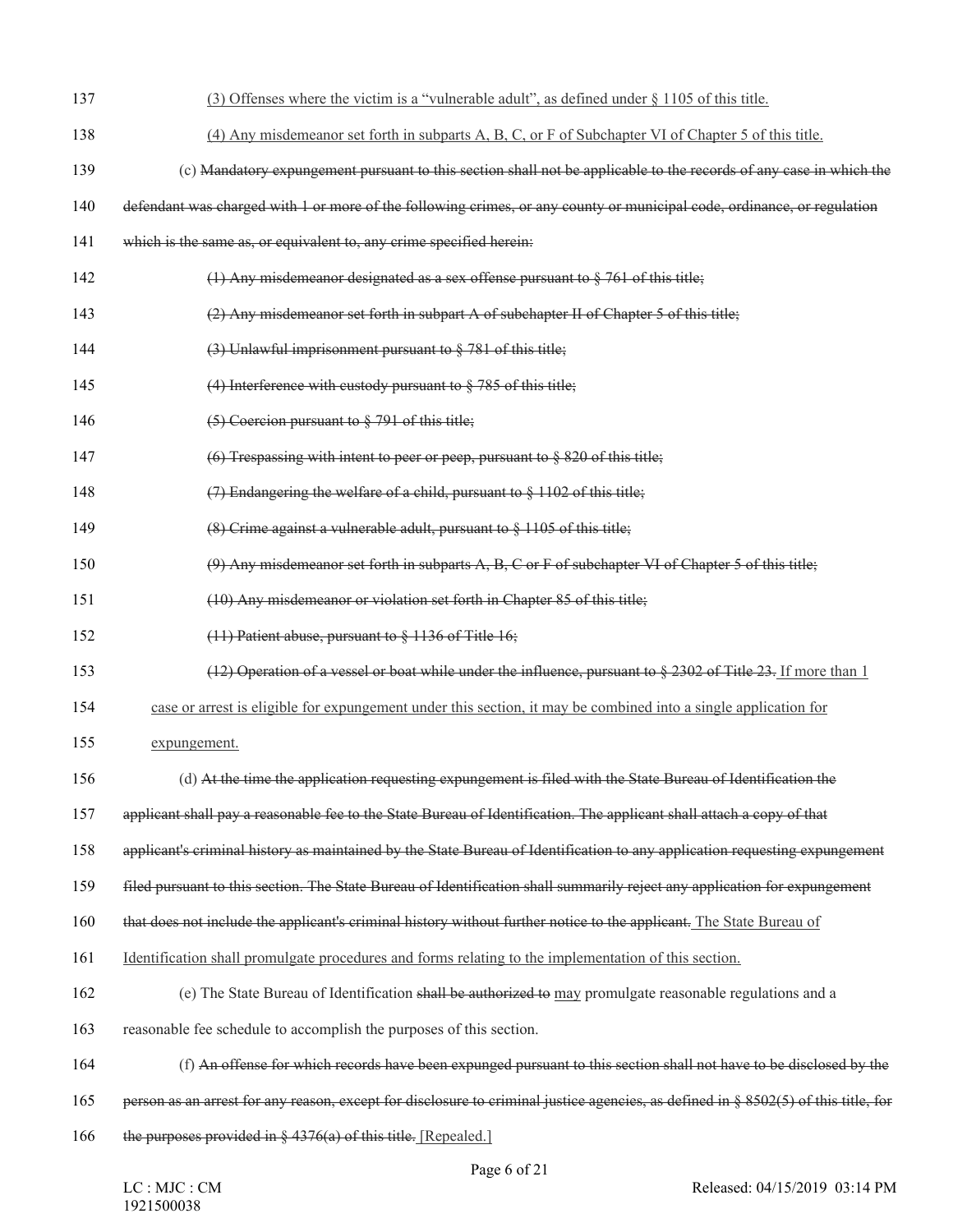Section 4. Amend § 4374, Title 11 of the Delaware Code by making deletions as shown by strike through and

insertions as shown by underline and redesignating as follows:

- § 4374. Discretionary expungement. expungement; application to court.
- (a) Notwithstanding any provision of § 4373 of this title to the contrary, if a person is charged with the
- commission of a crime, or a violation of any county or municipal code, ordinance, or regulation, and the case is terminated
- in favor of the accused, the person may file a petition in the Superior Court in the county where the case was terminated,
- disposed of or concluded setting forth the relevant facts and requesting expungement of the police records and the court
- records, or includes any electronic records, relating to the charge or charges. Discretionary expungement pursuant to this
- 175 section shall not be applicable to the records of any case that may be expunged pursuant to the provisions of § 4373 of this
- title; provided, however, where a person was charged with a criminal offense where discretionary expungement pursuant to
- this section applies, but also was charged, within the same case, with a criminal offense where mandatory expungement
- 178 pursuant to § 4373 of this title applies, such person must file a petition in Superior Court pursuit to this section. Eligibility.
- Upon petition to the appropriate court designated in subsection (c) of this section, an expungement may be granted if the
- applicant meets one of the following:
- (1) Was convicted of 1 or more misdemeanors other than those listed in § 4373(b) of this title relating to the
- same case and at least 3 years have passed since the date of conviction or the date of release from incarceration,
- whichever is later, and the person has no prior or subsequent convictions.
- (2) Was convicted of 1 or more misdemeanors listed in § 4373(b) of this title relating to the same case and at
- least 7 years have passed since the date of conviction or the date of release from incarceration, whichever is later, and
- 186 the person has no prior or subsequent convictions.
- (3) Subject to subsection (b) of this section, was convicted of a felony and at least 7 years have passed since
- the date of conviction or the date of release from incarceration, whichever is later, and the person has no prior or
- subsequent convictions.
- 190 (b) Exclusions. In addition to the exclusions under  $\S$  4372(f) of this title, a person is not eligible for discretionary
- expungement under this section if the person was convicted of any of the following crimes:
- 192 (1) A Title 11 felony listed in  $\S$  4201(c) of this title.
- (2) Section 1136 of Title 16.
- (3) Section 3913 of Title 31.
- (4) A "felony conviction involving physical or sexual assault crimes" as defined in § 309 of Title 31
- (regarding the Beau Biden Child Protection Act).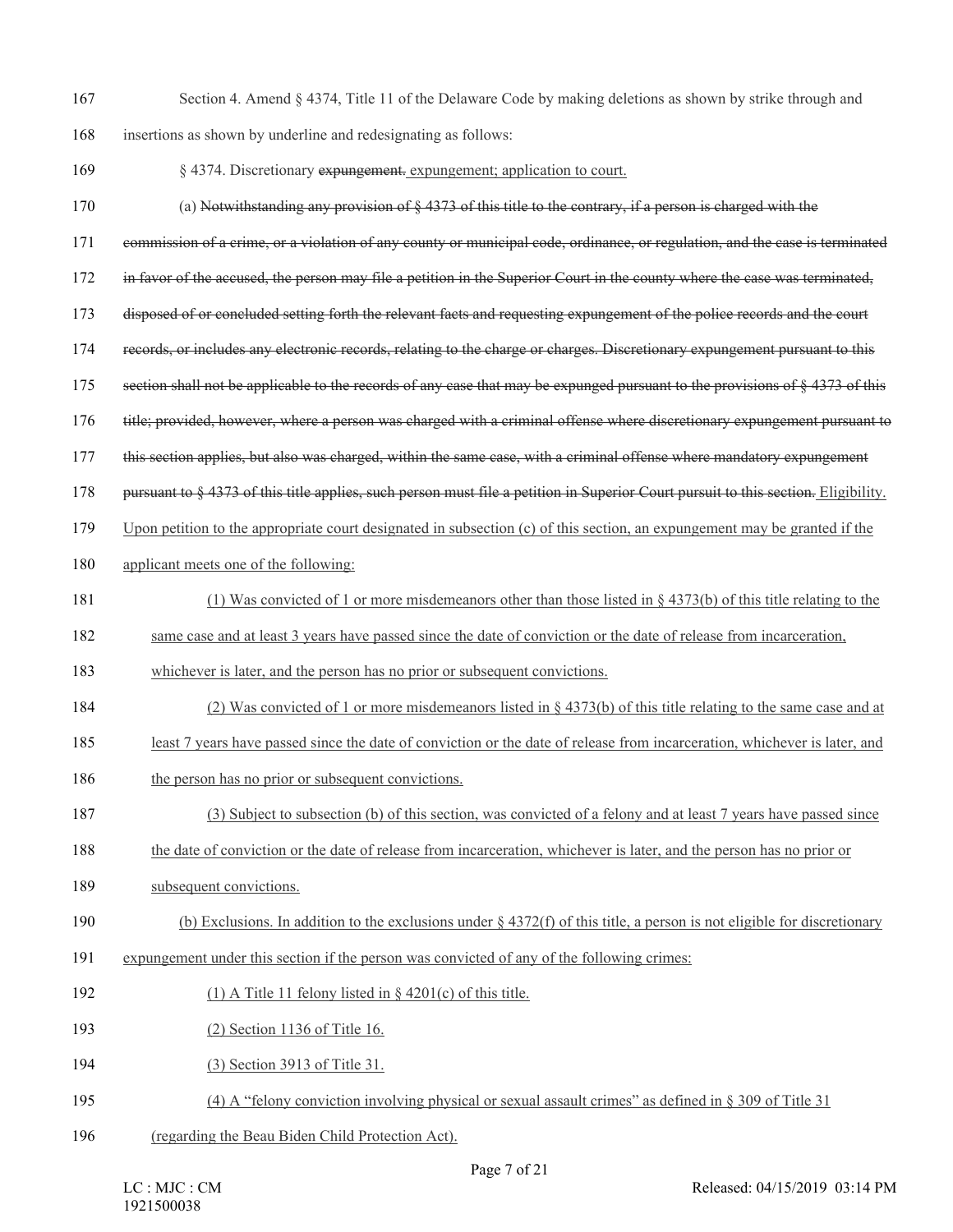- (c) Venue. If all of the charges and convictions sought to be expunged were disposed of in Family Court, a petition
- under this section must be filed in the Family Court for the county where the most recent case was terminated. If any of the
- charges or convictions were not disposed of in Family Court, a petition under this section must be filed in the Superior
- Court for the county where the most recent case was terminated.
- 201 (d) Jurisdiction and authority. Where an expungement petition properly before the Family or Superior Court is
- granted, the expungement order applies to any record, including arrest records, relating to any charge in that case held by
- any court or law-enforcement agency in this State.
- (b) (e) After the petition requesting expungement is filed with the Superior Court or Family Court, the petitioner shall cause a copy of the petition to be served upon the Attorney General, who may file an objection or answer to the
- petition within 30 days 120 days after it is served on the Attorney General. The petitioner shall attach a copy of that
- petitioner's criminal history as maintained by the State Bureau of Identification to any petition requesting expungement
- filed pursuant to under this section. The Court shall summarily reject any petition for expungement that does not include
- the petitioner's criminal history. The victim may provide a written statement on the petition for consideration by the Court.
- If the Court holds a hearing on the petition, the victim may testify at the hearing or provide a written statement for
- consideration by the Court.
- 212  $\left(e\right)$  (f) Unless the Court believes a hearing is necessary, petitions shall are to be disposed of without a hearing. If the Court finds that the continued existence and possible dissemination of information relating to the arrest or conviction of the petitioner causes, or may cause, circumstances which constitute a manifest injustice to the petitioner, it shall enter an order requiring the expungement of the police law-enforcement and court records relating to the charge or case. Otherwise, 216 it shall deny the petition. The burden shall be is on the petitioner to allege specific facts in support of that petitioner's 217 allegation of manifest injustice, and the burden shall be is on the petitioner to prove such manifest injustice by a 218 preponderance of the evidence. The fact that the petitioner has previously been convicted of a criminal offense, other than that referred to in the petition, shall be considered by the Court as prima facie evidence that the continued existence and possible dissemination of information relating to the arrest in question does not constitute a manifest injustice to the 221 petitioner. A petition filed by the Attorney General or the Attorney General's designee pursuant to under subsection  $(e)$  (h) of this section shall must be granted by the Court. 223 (d) (g) The State shall be is made party defendant to the proceeding. Any party aggrieved by the decision of the Court may appeal, as provided by law in civil cases.
- (e) (h) Notwithstanding any provision of this subchapter or any other statute or rule to the contrary, the Attorney
- General or the Attorney General's designee responsible for prosecuting a criminal action may petition the Court to expunge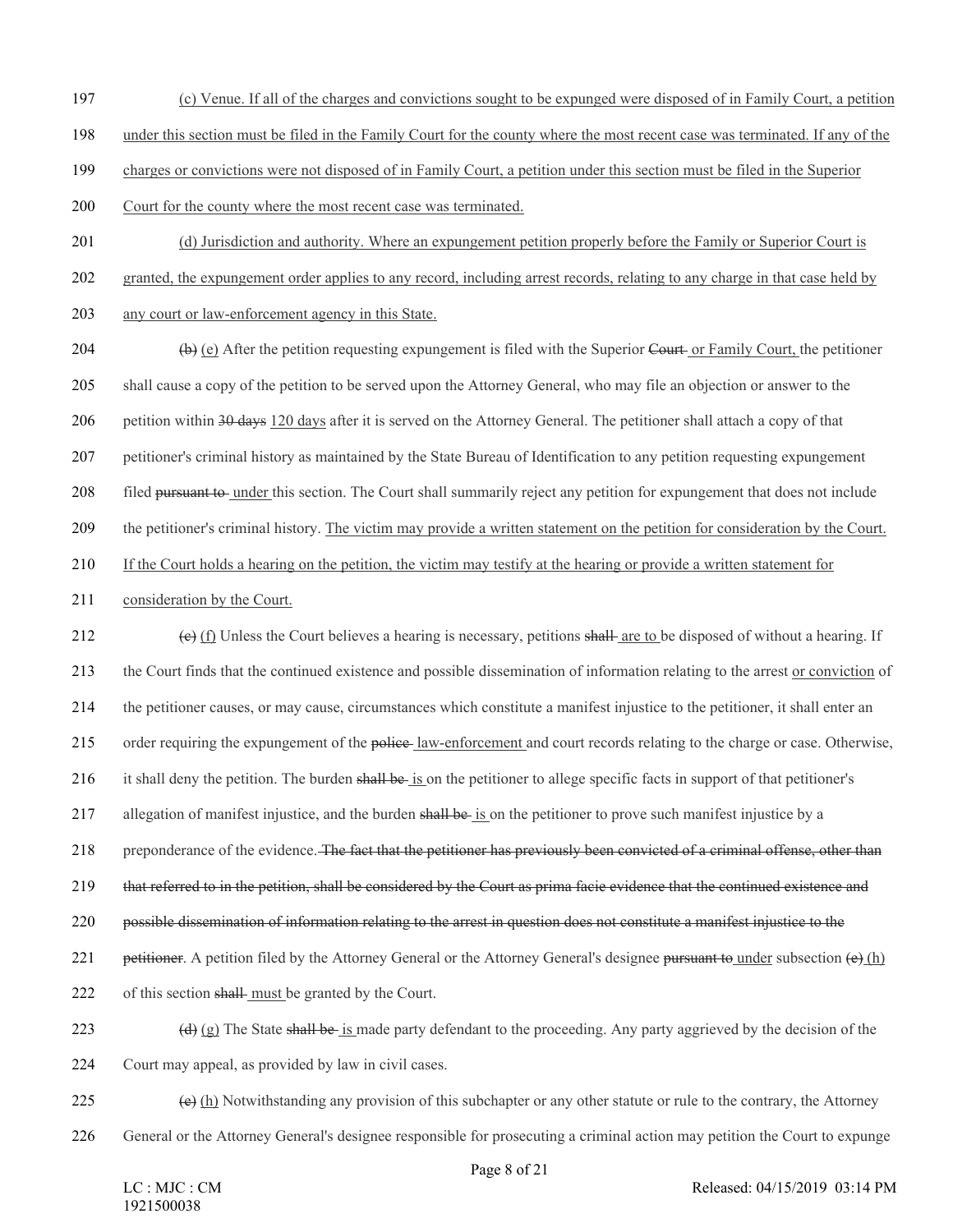the instant arrest record of a defendant if at the time of a state motion to dismiss or entry a nolle prosequi in the case, the prosecutor has determined that the continued existence and possible dissemination of information relating to the arrest of the defendant for the matter dismissed or for which a nolle prosequi was entered may cause circumstances which constitute a manifest injustice to the defendant.

231 (f) If an order expunging the records is granted by the Court, all the criminal records specified in the order shall, 232 within 60 days of the order, be removed from the files, and placed in the control of the Supervisor of the State Bureau of 233 Identification who shall be designated to retain control over all expunged records, and who shall insure that the records or 234 the information contained therein is not released for any reason except as specified in this subchapter. A court and/or police 235 agency which receives a notice of expungement from the State Bureau Identification shall provide the Bureau with written 236 confirmation of the completion of the expungement. The State Bureau of Identification shall provide the Court which 237 entered the order with written confirmation of the execution of the order. In response to requests from nonlaw-enforcement 238 officers for information or records on the person who was arrested, the law-enforcement officers and departments shall 239 reply, with respect to the arrest and proceedings which are the subject of the order, that there is no record. No order 240 requiring an expungement of any record shall be entered or enforced if such order is contrary to the provisions of this 241 subchapter. The State Bureau of Identification shall promptly notify the Court if it is unable to comply with any order 242 issued pursuant to this subchapter. 243 (g)(1) Notwithstanding any provision of this subchapter or any other statute or rule law to the contrary, the 244 police law-enforcement agency records and the court records relating to any charge set forth in under Title 21, or in any 245 county or municipal code, ordinance, or regulation which is the same as, or equivalent to, any Title 21 offense, shall may 246 not be expunged pursuant to under this subchapter unless the charge or charges is one of those specifically enumerated in 247 paragraph  $\left(\frac{g}{2}\right)(i)(2)$  of this section. 248 (2) Discretionary expungement pursuant to under this section shall be is applicable when otherwise 249 appropriate for the following Title 21 offenses, or any county or municipal code, ordinance, or regulation which is the 250 same as, or equivalent to, any of the following Title 21 offense specified herein: offenses: 251 a. Driving after judgment prohibited, pursuant to under § 2810 of Title 21; Title 21. 252 b. Reckless driving, pursuant to under § 4175 of Title 21; Title 21. 253 c. Operation of a motor vehicle causing death, pursuant to under § 4176A of Title 21; Title 21. 254 d. Driving under the influence, pursuant to  $\frac{1}{2}$  and Title 21; or [Repealed.] 255 e. Operating a commercial vehicle with a prohibited blood alcohol concentration or while impaired by 256 drugs, pursuant to § 4177M of Title 21. [Repealed.]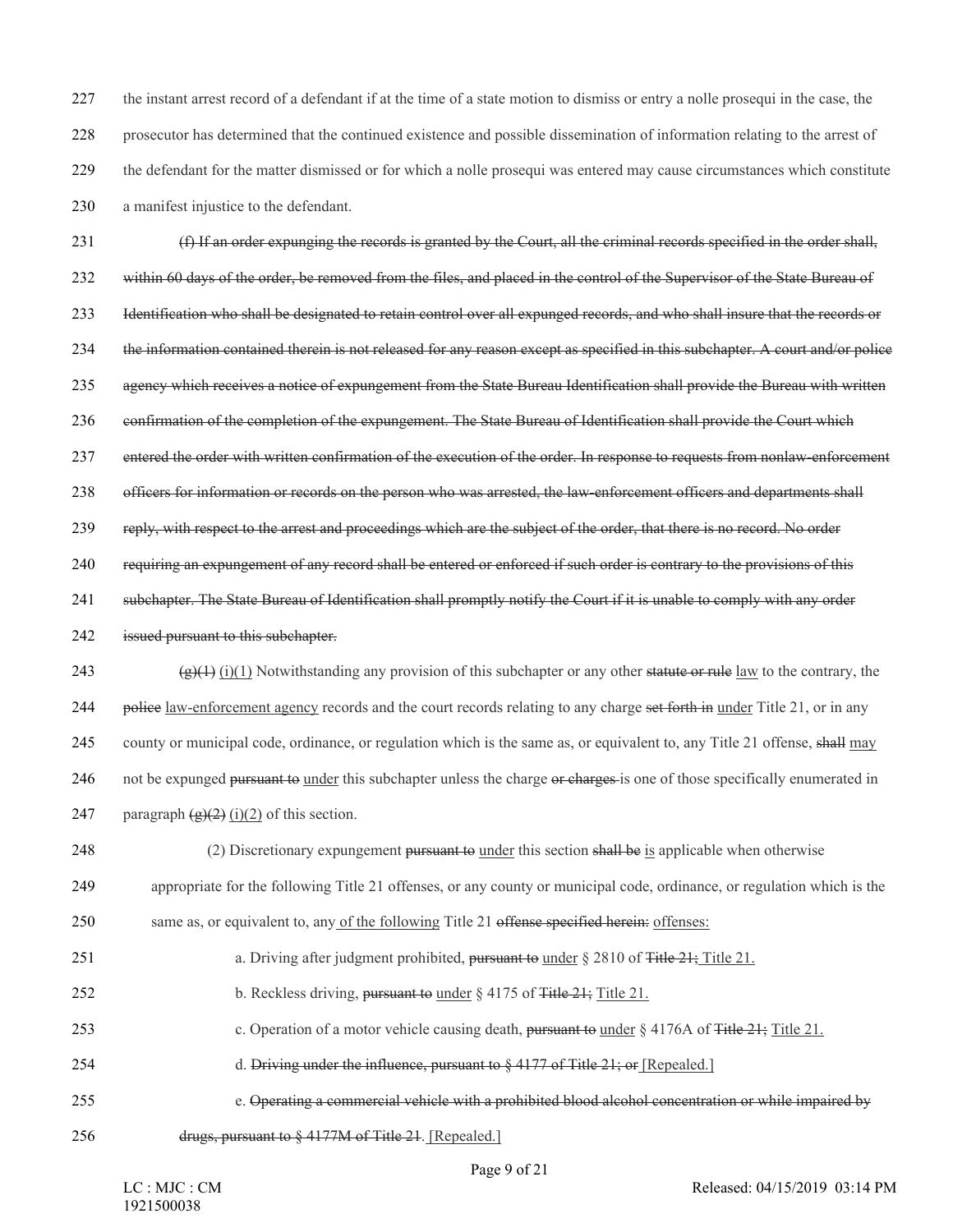- 257 (h) (j) The Superior Court and Family Court shall establish a reasonable fee schedule for the filing of a petition of expungement pursuant to under this section.
- (i) An offense for which records have been expunged pursuant to this section shall not have to be disclosed by the
- person as an arrest for any reason, except for disclosure to criminal justice agencies, as defined in § 8502(5) of this title, for
- 261 the purposes provided in  $\frac{6}{7}$  4376(a) of this title.
- Section 5. Amend § 4375, Title 11 of the Delaware Code by making deletions as shown by strike through and
- insertions as shown by underline as follows:
- § 4375. Discretionary expungement following a pardon.
- (a) Notwithstanding any provision of this subchapter or any other law to the contrary, a person who was convicted
- of a misdemeanor or violation excepting those crimes specifically exempted in subsection (b) of this section crime, other
- 267 than those specifically excluded under subsection (b) of this section, who is thereafter unconditionally pardoned by the
- Governor may request a discretionary expungement pursuant to under the procedures set forth in § 4374 of this title. The
- burden shall be on the petitioner to allege specific facts in support of that petitioner's allegation of manifest injustice, and
- the burden shall be on the petitioner to prove such manifest injustice by a preponderance of the evidence. The fact that the
- petitioner was convicted of the criminal offense that is the subject of that petitioner's expungement application shall be
- considered by the Court as prima facie evidence that the continued existence and possible dissemination of information
- relating to the arrest in question does not constitute a manifest injustice to the petitioner.
- (b) Discretionary expungement following a pardon pursuant to this section shall not be applicable to the records of
- any case in which the defendant was charged with 1 or more of the following crimes, or any county or municipal code,
- ordinance, or regulation which is the same as, or equivalent to, any crime specified herein:
- (1) Any misdemeanor or violation involving embezzlement of public money, bribery or perjury;
- (2) Any misdemeanor designated as a sex offense pursuant to § 761 of this title;
- (3) Any misdemeanor set forth in subparts A, B, C or F of subchapter VI of Chapter 5 of this title;
- 280 (4) Unlawful imprisonment pursuant to § 781 of this title;
- 281 (5) Interference with custody pursuant to § 785 of this title; or
- 282 (6) Coercion pursuant to § 791 of this title. Exclusions. Convictions of the following crimes are not eligible
- for expungement after a pardon under this section:
- 284 (1) Manslaughter, under § 632 of this title.
- 285 (2) Murder in the second degree, under  $\S$  635 of this title.
- 286 (3) Murder in the first degree, under § 636 of this title.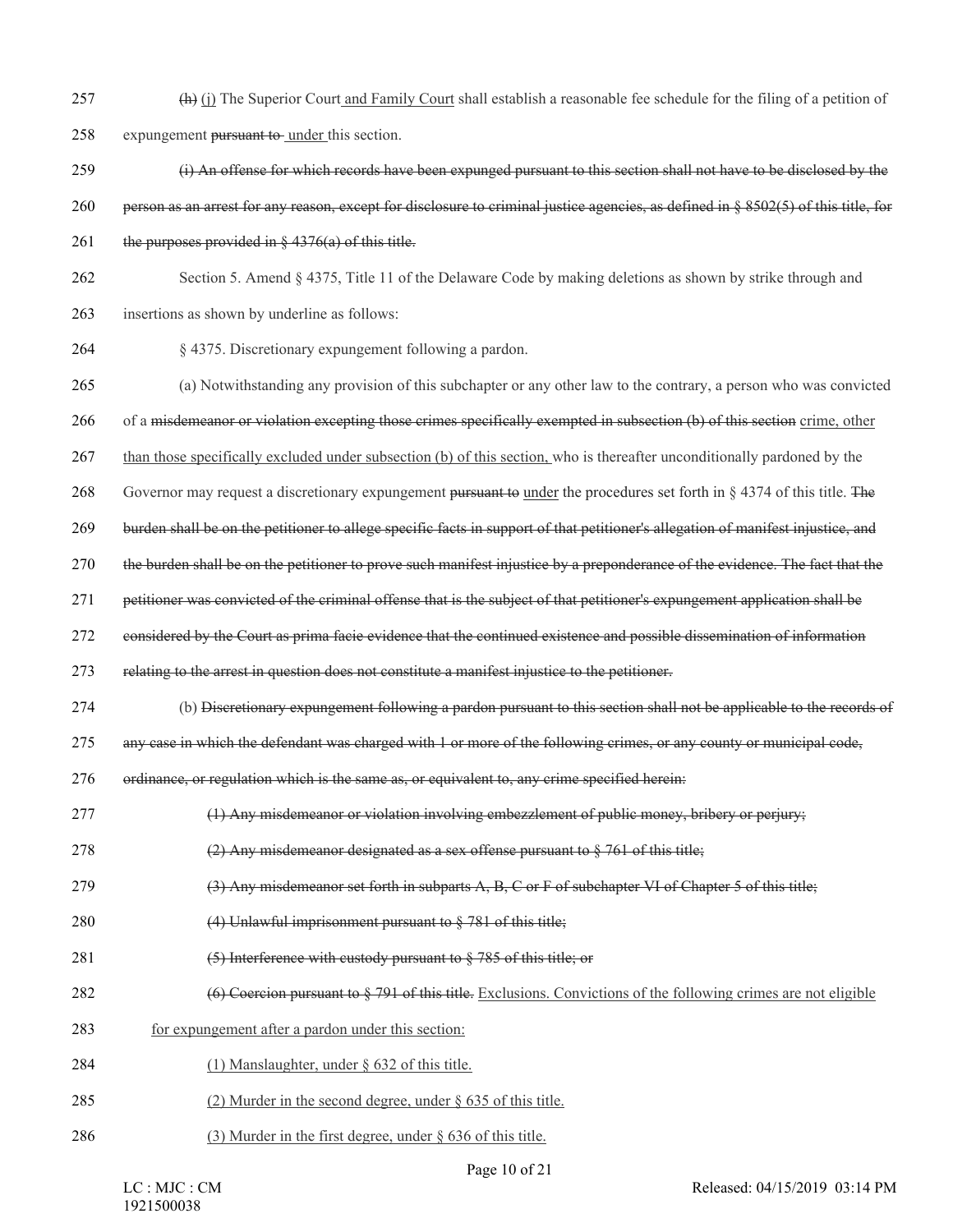| 287 | (4) Rape in the second degree, under $\S 772$ of this title.                                                                |
|-----|-----------------------------------------------------------------------------------------------------------------------------|
| 288 | (5) Rape in the first degree, under $\S 773$ of this title.                                                                 |
| 289 | (6) Sexual abuse of a child by a person in a position of trust, authority, or supervision in the first degree, under        |
| 290 | § 778(1), (2), or (3).                                                                                                      |
| 291 | Section 6. Amend § 4376, Title 11 of the Delaware Code by making deletions as shown by strike through and                   |
| 292 | insertions as shown by underline as follows:                                                                                |
| 293 | § 4376. Disclosure of expunged records.                                                                                     |
| 294 | $(a)(1)$ Except for disclosure to law-enforcement officers acting in the lawful performance of their duties in              |
| 295 | investigating criminal activity or for the purpose of an employment application as an employee of a law-enforcement         |
| 296 | agency, it shall be is unlawful for any person having or acquiring access to an expunged court or police law-enforcement    |
| 297 | agency record to open or review it or to disclose to another person any information from it without an order from the court |
| 298 | which ordered the record expunged.                                                                                          |
| 299 | (2) In addition to such other lawful purposes as may be prescribed by stature law or otherwise, criminal justice            |
| 300 | agencies shall have access to records of expunged to the following:                                                         |
| 301 | a. Records of expunged probations before judgment and past participation in the First Offenders                             |
| 302 | Controlled Substance Diversion Program Program, First Offenders Domestic Violence Diversion Program, or a                   |
| 303 | court-supervised drug diversion program for the purpose of determining whether a person is eligible for a                   |
| 304 | probation before judgment, as set forth in under § 4218 of this title, or for-title; participation in the First Offenders   |
| 305 | Controlled Substance Diversion Program, as set forth in under § 4767 of Title 16 or for Title 16; participation in          |
| 306 | the First Offenders Domestic Violence Diversion Program, under § 1024 of Title 10; or participation in a court-             |
| 307 | supervised drug diversion program.                                                                                          |
| 308 | b. For criminal justice agencies involved in the licensing of individuals to carry a concealed deadly                       |
| 309 | weapon under § 1441 of this title, records of expunged cases for the purpose of determining whether an individual           |
| 310 | meets the requirements to be granted a license to carry a concealed deadly weapon.                                          |
| 311 | (b) Where disclosure to law-enforcement officers in the lawful performance of their duties in investigating                 |
| 312 | criminal activity is permitted by subsection (a) of this section, such disclosure shall apply applies for the purpose of    |
| 313 | investigating particular criminal activity in which the person, whose records have been expunged, is considered a suspect   |
| 314 | and the crime being investigated is a felony or pursuant to an investigation of an employment application as an employee of |
| 315 | a law-enforcement agency.                                                                                                   |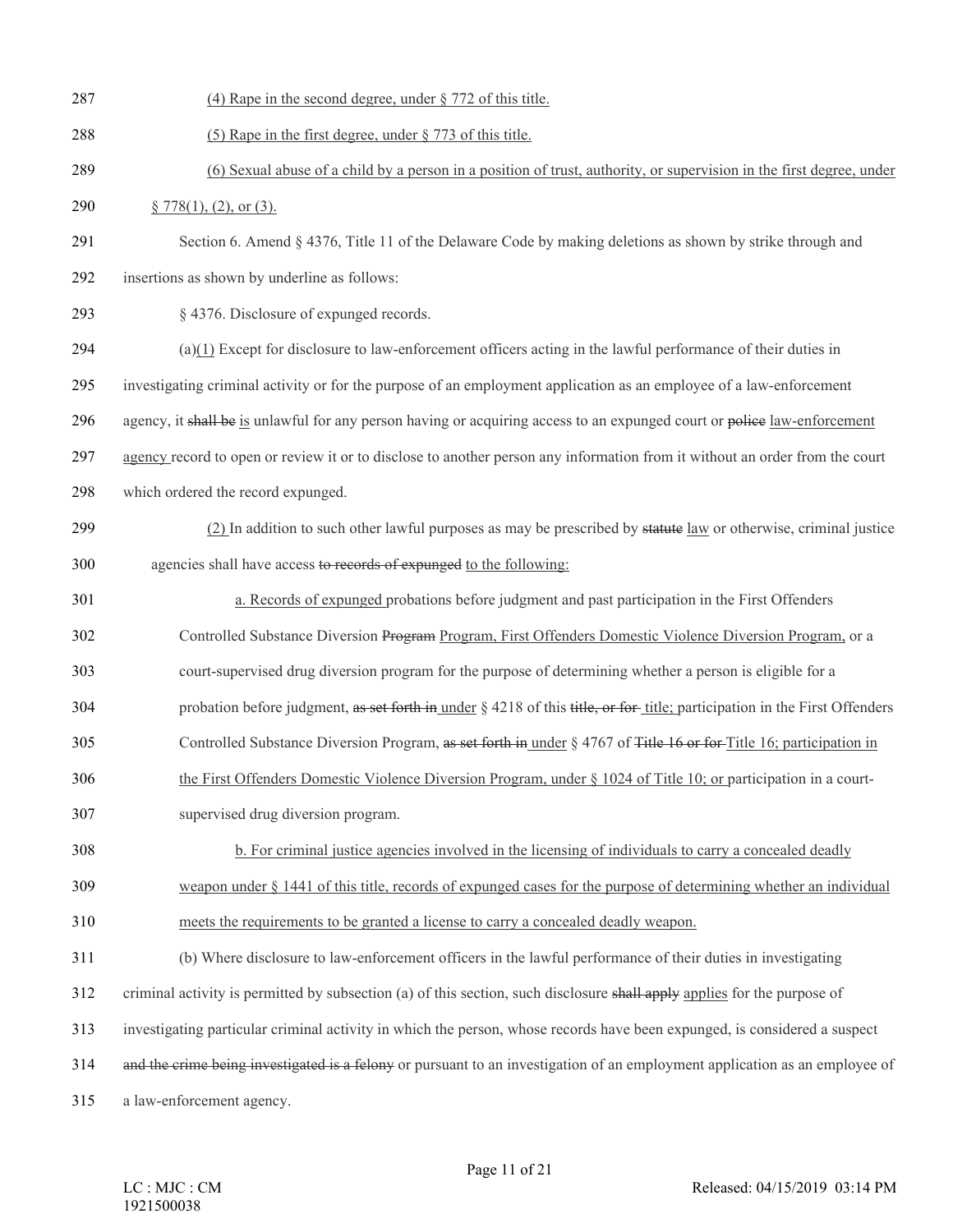| 316 | (c) Nothing contained in this subchapter shall require requires the destruction of photographs or fingerprints taken           |
|-----|--------------------------------------------------------------------------------------------------------------------------------|
| 317 | in connection with any felony arrest arrest, or DNA taken under $\S$ 4713 of Title 29, and which are utilized solely by law-   |
| 318 | enforcement officers in the lawful performance of their duties in investigating criminal activity.                             |
| 319 | (d) Nothing herein shall require contained in this subchapter requires the destruction of court records or records of          |
| 320 | the Department of Justice. However, all such records, including docket books, relating to a charge or conviction which has     |
| 321 | been the subject of a destruction order shall must be so handled to ensure that they are not open to public inspection or      |
| 322 | disclosure.                                                                                                                    |
| 323 | (e) An offense for which records have been expunged pursuant to under this subchapter shall does not have to be                |
| 324 | disclosed by the person as an arrest for any reason.                                                                           |
| 325 | (f) Any person who violates subsection (a) of this section shall be is guilty of a class B misdemeanor, and shall              |
| 326 | must be punished accordingly.                                                                                                  |
| 327 | (g) The State Bureau of Identification shall make available to criminal justice agencies such electronic records as            |
| 328 | will enable criminal justice agencies to determine whether a person who seeks to participate in the First Offenders            |
| 329 | Controlled Substance Diversion Program or to Program, participate in the First Offenders Domestic Violence Diversion           |
| 330 | Program, obtain a probation before judgment disposition or to disposition, or participate in a court-supervised drug           |
| 331 | diversion program has done so before and had the record expunged.                                                              |
| 332 | (h) Notwithstanding subsection (a) of this section, if a defendant is convicted of an offense after an expungement             |
| 333 | is granted under this subchapter, the Supervisor of the State Bureau of Identification shall, upon request, provide all of the |
| 334 | following with expunged records for the following purposes:                                                                    |
| 335 | (1) A court, the Attorney General, and the defendant, for use or consideration during the defendant's                          |
| 336 | sentencing.                                                                                                                    |
| 337 | (2) The Governor or the Board of Pardons, for use or consideration if the defendant applies for a pardon for                   |
| 338 | the subsequent offense.                                                                                                        |
| 339 | Section 7. Amend § 4377, Title 11 of the Delaware Code by making deletions as shown by strike through and                      |
| 340 | insertions as shown by underline as follows:                                                                                   |
| 341 | § 4377. Notification to federal government.                                                                                    |
| 342 | Upon the granting by the court for $of$ an order for the expungement of records in accordance with under this                  |
| 343 | subchapter, a copy of such order shall be forwarded to the federal Department of Justice. the State Bureau of Identification   |
| 344 | shall provide notice of the order of expungement to federal law-enforcement.                                                   |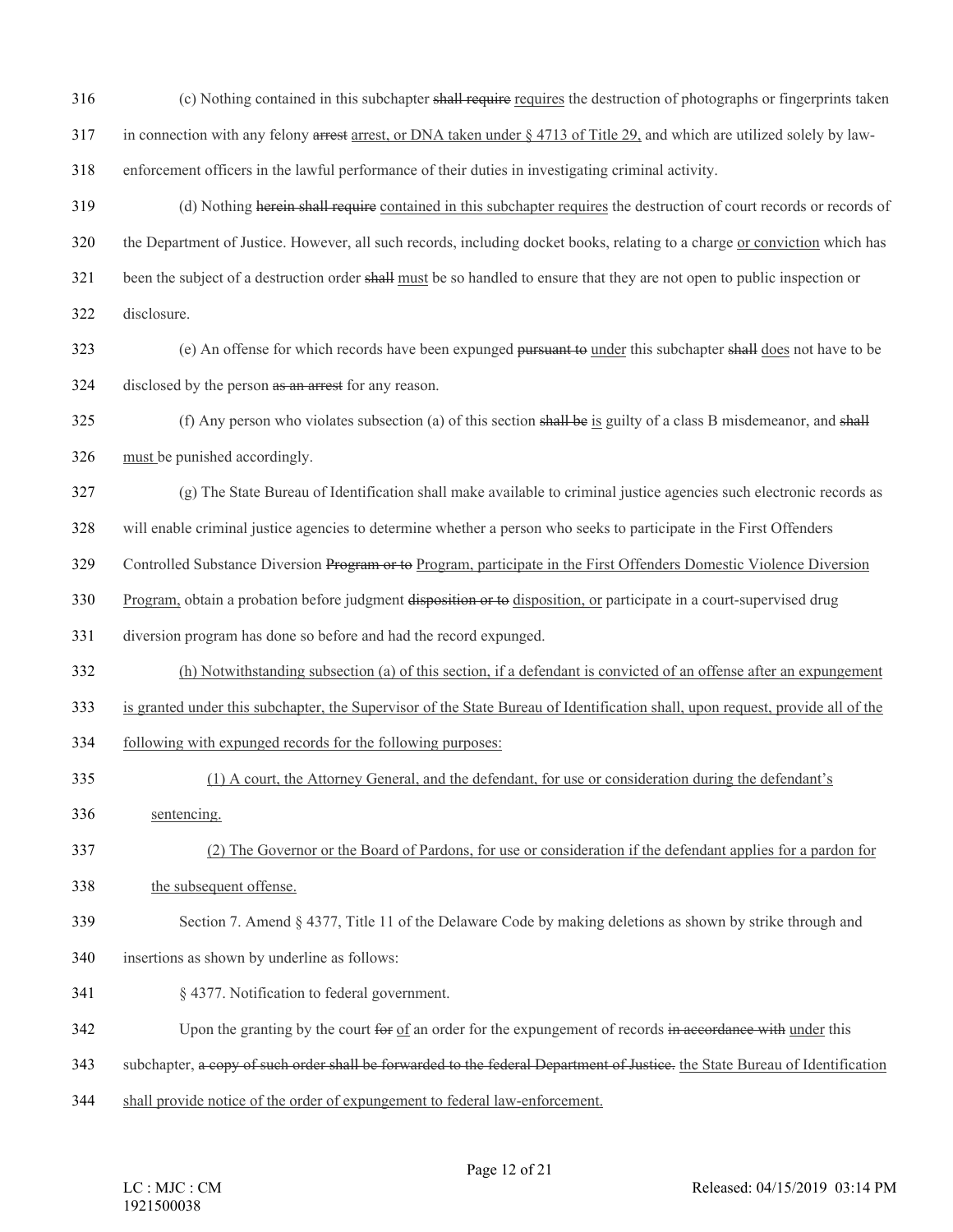- Section 8. Amend § 787, Title 11 of the Delaware Code by making deletions as shown by strike through and insertions as shown by underline as follows:
- § 787. Trafficking an individual, forced labor and sexual servitude; class D felony; class C felony; class B felony; class A felony.
- (j) *Application for pardon and petition to expunge; motion to vacate conviction and expunge record.* —
- (3) Notwithstanding any provision of Chapter 43 of this title or any other law to the contrary, any person filing a motion under paragraph (j)(2) of this section in Superior Court or Family Court may also seek in that motion expungement of the criminal record related to such conviction. If the court grants the motion to vacate the conviction under paragraph (j)(2) of this section and the movant also requested expungement, the court's order shall require expungement of the police and court records relating to the charge and conviction. Such order shall contain a statement that the expungement is ordered pursuant to this paragraph and, notwithstanding any limitations to the contrary, that
- 356 the provisions of §§  $4374(f)$ ,  $4372(e)$ ,  $4376$  and  $4377$  of this title apply to such order.
- (4) Notwithstanding any provision of Chapter 43 of this title or any other law to the contrary, any person filing in Court of Common Pleas a motion under paragraph (j)(2) of this section may, upon the Court of Common Pleas' entry of an order granting the motion to vacate, file a petition in the Superior Court seeking expungement of the criminal record related to such conviction and attaching to the petition a certified copy of the Court of Common Pleas' order granting the motion to vacate. Upon finding that the Court of Common Pleas entered an order under paragraph (j)(2) of this section, the Superior Court shall enter an order requiring expungement of the police and court records relating to the charge and conviction. Such order shall contain a statement that the expungement is ordered pursuant to this paragraph and, notwithstanding any limitations to the contrary, that the provisions of §§ 4374(f), 4372(e), 4376 and 4377 of this title apply to such order. Section 9. Amend Chapter 94, Title 11 of the Delaware Code by making deletions as shown by strike through and insertions as shown by underline as follows:
- § 9412A. Information concerning expungement and victim's ability to testify or give written statement.
- (a) If a defendant seeks an expungement under § 4374 or § 4375 of this title for a crime, the Attorney General shall
- promptly inform a victim of the crime that the defendant is seeking an expungement and of the victim's ability to testify or
- give a written statement.
- (b) If a court holds a hearing on an expungement petition under § 4374 or § 4375 of this title, the Attorney General
- shall promptly inform a victim of a crime of the date, time, and place of a hearing on the expungement petition.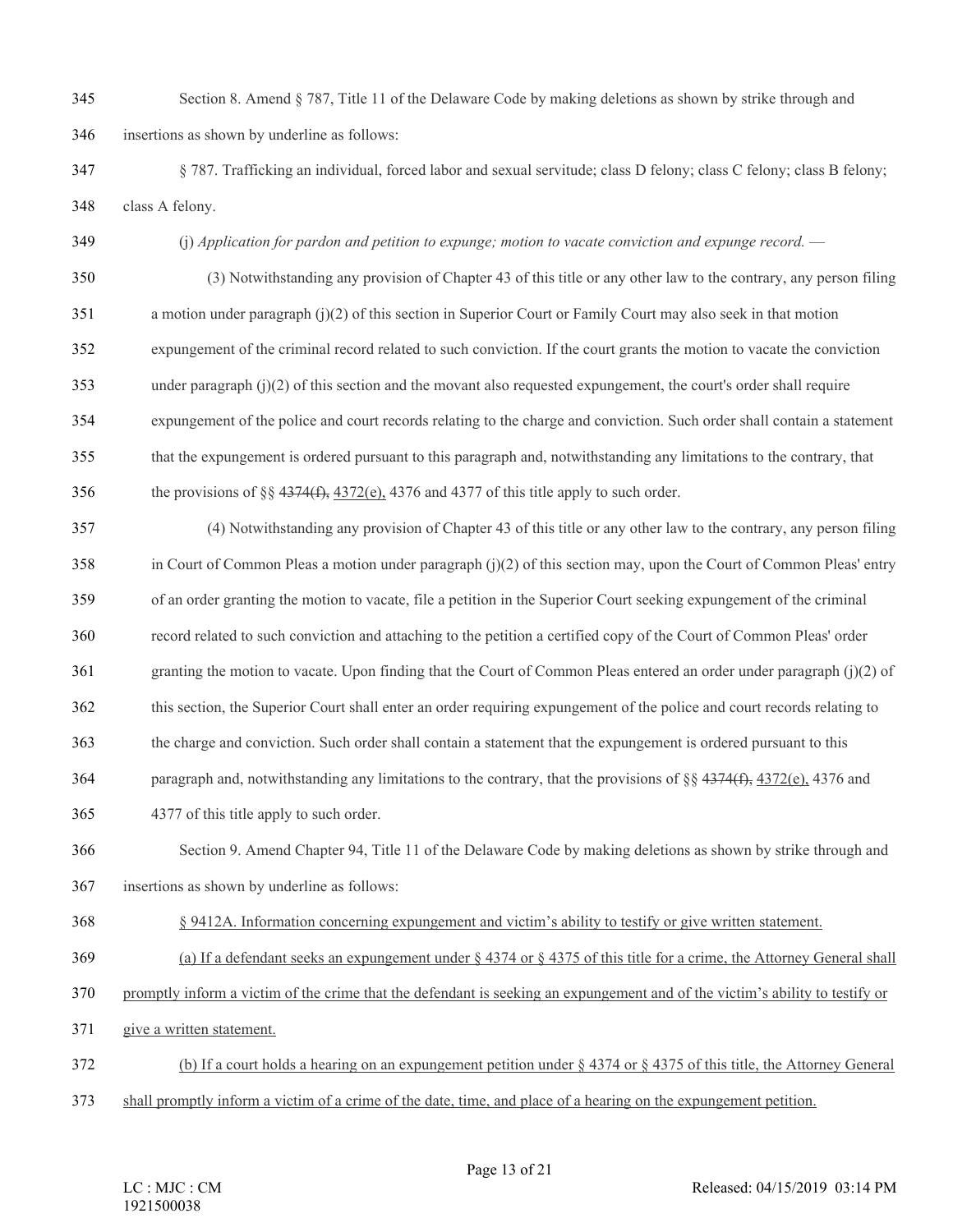- (c) The Attorney General shall promptly inform a victim of a crime of the court's decision on an expungement
- petition under § 4374 or § 4375 of this title.
- Section 10. Amend § 1025, Title 10 of the Delaware Code by making deletions as shown by strike through and
- insertions as shown by underline as follows:
- § 1025. Expungement of adult police and court records.
- (a) If an adult person is charged with the commission of a crime or crimes and the case is terminated in favor of
- the accused, the person may request the expungement of the police records and the court records relating to the case
- pursuant to the provisions of this subchapter.
- (b) For the purposes of this section, a case shall be deemed to be "terminated in favor of the accused" only if:
- (1) The accused is acquitted of all charges related to the case;
- (2) A nolle prosequi is entered on all charges related to the case;
- (3) The accused is placed on probation before judgment, fulfills the terms and conditions of probation, and the
- court enters an order discharging the person from probation; or
- (4) All charges related to the case are otherwise dismissed.
- (c) For the purposes of this section "case" means a charge or set of charges related to a complaint or incident that
- are or could be properly joined for prosecution.
- (d) If an adult is charged with the commission of a crime which is designated as a misdemeanor or violation in Title
- 4, 7, 11, 16, or 23, excepting those crimes specifically exempted in paragraph (d)(2) of this section, and the case is
- terminated in favor of the accused, and the person has not previously been convicted of another criminal offense, upon an
- appropriate request to the State Bureau of Identification by such person the police records and court records, including any
- electronic records, relating to the charge or charges shall be expunged if the person has not been convicted of any crime
- since the date upon which the case was terminated in favor of the accused.
- (1) If the State Bureau of Identification determines that expungement is mandated pursuant to the terms of this
- paragraph, it shall promptly so notify the courts and police agencies where records pertaining to the case are located or
- maintained, and any court where the case was terminated, disposed of or concluded. All records appropriately specified
- in the expungement request shall, within 60 days of the determination that such request is mandated pursuant to the
- terms of this section, be removed from the files, and placed in the control of the Supervisor of the State Bureau of
- Identification who shall be designated to retain control over all expunged records, and who shall ensure that the records
- or the information contained therein is not released for any reason except as specified in this subchapter. Criminal
- justice agencies as defined in § 8502(5) of Title 11 shall, however, have access to records of expunged probations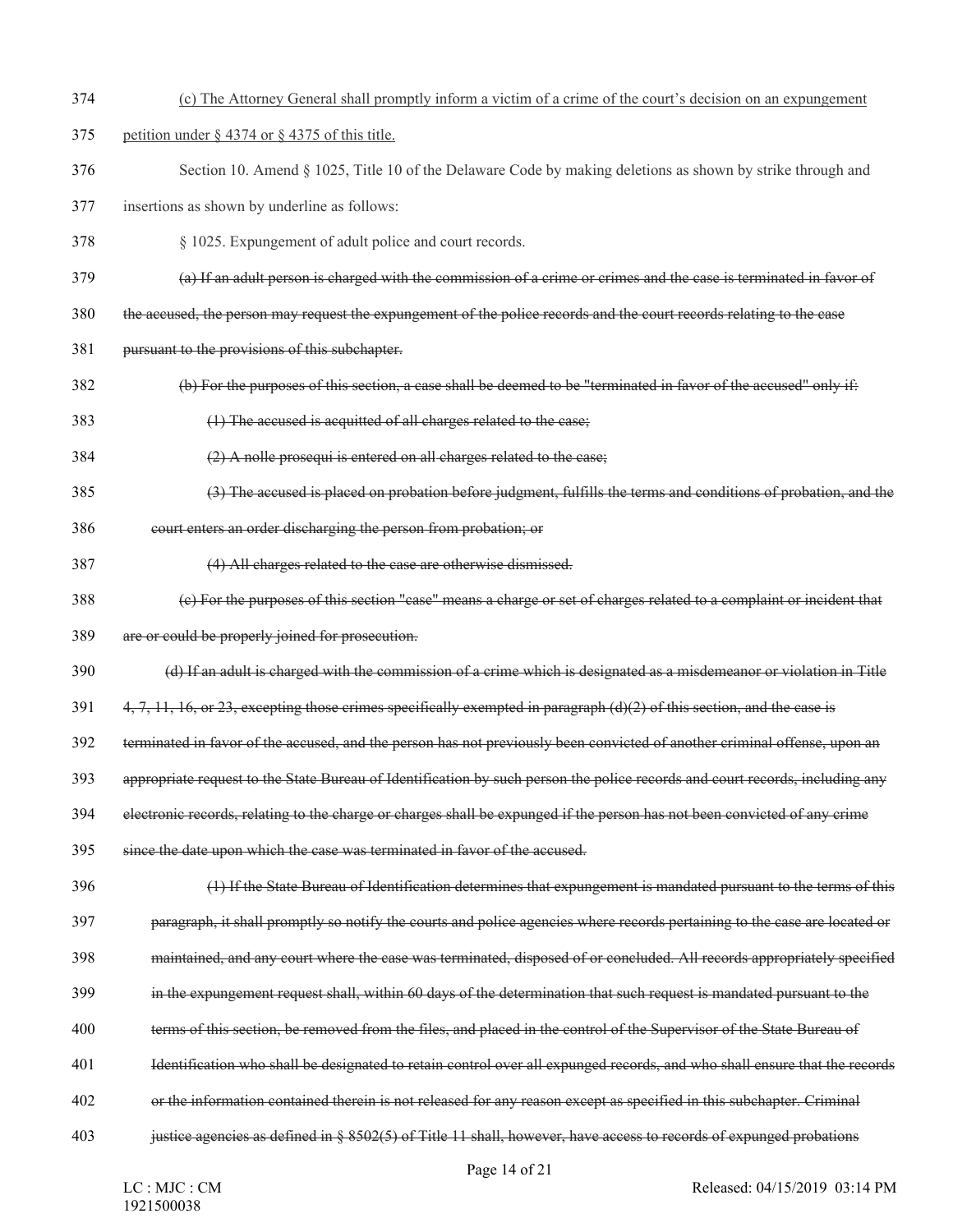| 404 | before judgment for the specific purpose of determining whether a person is eligible for a probation before judgment,        |
|-----|------------------------------------------------------------------------------------------------------------------------------|
| 405 | as set forth in § 4218 of Title 11. A court or a police agency which receives a notice of expungement from the State         |
| 406 | Bureau of Identification shall provide the Bureau with written confirmation of the completion of the expungement. In         |
| 407 | response to requests from nonlaw-enforcement officers for information or records on the person who was arrested, the         |
| 408 | law-enforcement officers and departments shall reply, with respect to the arrest and proceedings which are the subject       |
| 409 | of the order, that there is no record.                                                                                       |
| 410 | (2) Mandatory expungement pursuant to this subsection shall not be applicable to the records of any case in                  |
| 411 | which the defendant was charged with one or more of the following crimes:                                                    |
| 412 | a. Any misdemeanor designated as a sex offense pursuant to § 761 of Title 11;                                                |
| 413 | b. Any misdemeanor set forth in subpart A of subchapter II of Chapter 5 of Title 11;                                         |
| 414 | e. Unlawful imprisonment pursuant to $\S$ 781 of Title 11;                                                                   |
| 415 | d. Interference with custody pursuant to $\S$ 785 of Title 11;                                                               |
| 416 | e. Coercion pursuant to § 791 of Title 11;                                                                                   |
| 417 | f. Trespassing with intent to peer or peep, pursuant to $\S$ 820 of Title 11;                                                |
| 418 | g. Endangering the welfare of a child, pursuant to $\S$ 1102 of Title 11;                                                    |
| 419 | h. Crime against a vulnerable adult, pursuant to § 1105 of Title 11;                                                         |
| 420 | i. Any misdemeanor set forth in subparts A, B, C or F of subchapter VI of Chapter 5 of Title 11;                             |
| 421 | j. Any misdemeanor or violation set forth in Chapter 85 of Title 11;                                                         |
| 422 | k. Patient abuse, pursuant to § 1136 of Title 16;                                                                            |
| 423 | l. Operation of a vessel or boat while under the influence, pursuant to § 2302 of Title 23.                                  |
| 424 | (3) At the time the application requesting expungement is filed with the State Bureau of Identification, the                 |
| 425 | applicant shall pay a reasonable fee to the State Bureau of Identification. The applicant shall attach a copy of that        |
| 426 | applicant's criminal history as maintained by the State Bureau of Identification to any application requesting               |
| 427 | expungement filed pursuant to this section. The State Bureau of Identification shall summarily reject any application        |
| 428 | for expungement that does not include the applicant's criminal history without further notice to the applicant.              |
| 429 | (4) The State Bureau of Identification shall be authorized to promulgate reasonable regulations and a                        |
| 430 | reasonable fee schedule to accomplish the purposes of this subsection.                                                       |
| 431 | (e) Notwithstanding any provision of subsection (d) of this section to the contrary, if a person is charged with the         |
| 432 | commission of a crime and the case is terminated in favor of the accused, the person may file a petition in the Family Court |
| 433 | in the county where the case was terminated, disposed of or concluded setting forth the relevant facts and requesting        |
|     | Page 15 of 21<br>$D_{0}$ $1_{0}$ $2_{0}$ $3_{1}$ $0$ $1/15/2010$ $02.14$ $D14$<br>$1 \cap \cdot M1 \cap \cdot C M$           |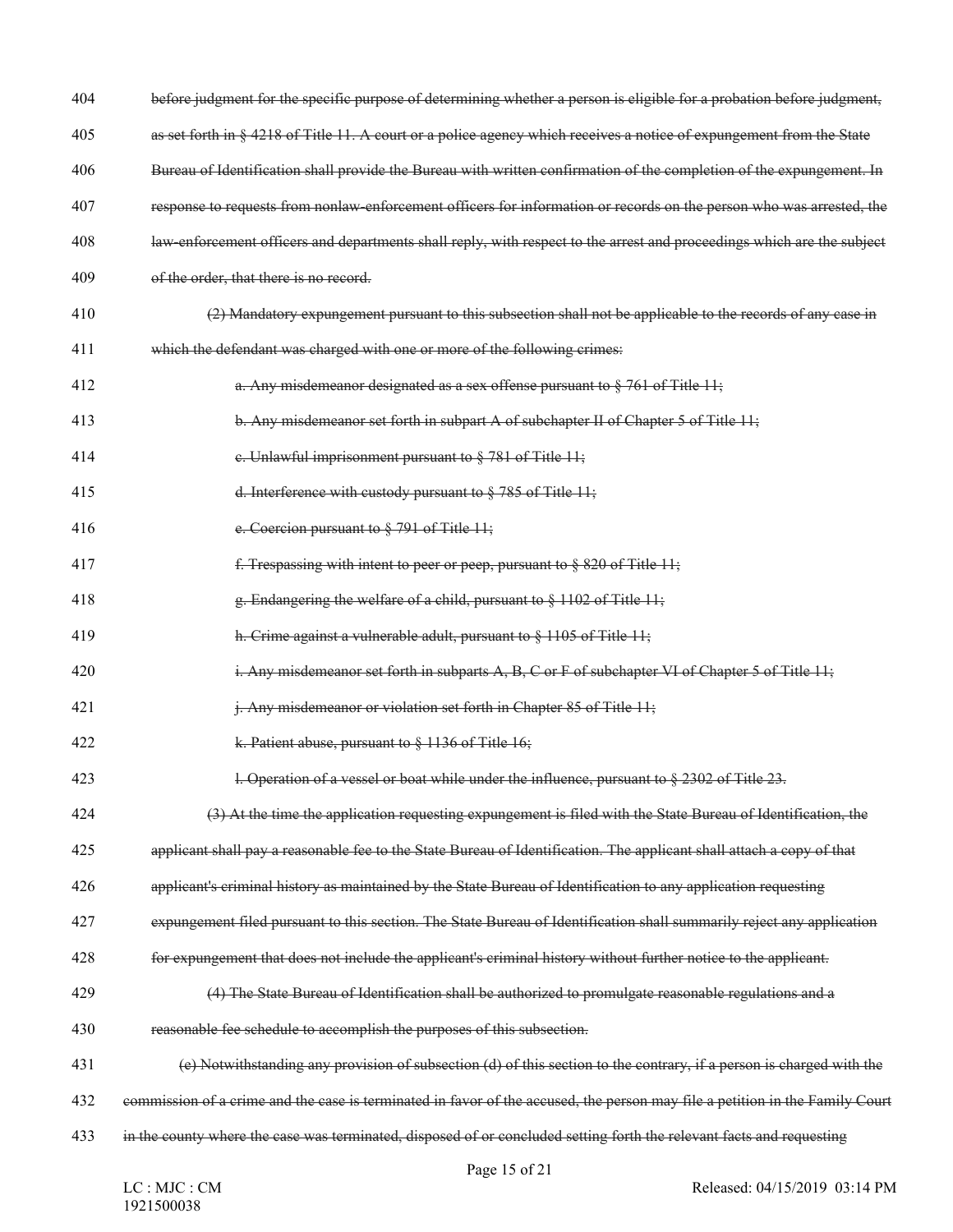expungement of the police records and the court records relating to the charge or charges. Discretionary expungement

pursuant to this section shall not be applicable to the records of any case that may be expunged pursuant to the provisions of

436 subsection (d) of this section, provided, however, that where a person was charged with a criminal offense where

discretionary expungement pursuant to this subsection applies, but also was charged, within the same case, with a criminal

- offense where mandatory expungement pursuant to this section applies, such person must file a petition in the Family Court
- pursuant to this section.
- (1) After the petition requesting expungement is filed with the Family Court, the petitioner shall cause a copy of the petition to be served upon the Attorney General, who may file an objection or answer to the petition within 30 days after it is served on the Attorney General. The petitioner shall attach a copy of that petitioner's criminal history as
- maintained by the State Bureau of Identification to any petition requesting expungement filed pursuant to this section.
- The Court shall summarily reject any petition for expungement that does not include the petitioner's criminal history.
- (2) Unless the Court believes a hearing is necessary, petitions shall be disposed of without a hearing. If the
- Court finds that the continued existence and possible dissemination of information relating the arrest of the petitioner
- causes, or may cause, circumstances which constitute a manifest injustice to the petitioner, it shall enter an order
- requiring the expungement of the police and court records relating to the charge or case. Otherwise, it shall deny the
- petition. The burden shall be on the petitioner to allege specific facts in support of that petitioner's allegation of
- manifest injustice, and the burden shall be on the petitioner to prove such manifest injustice by a preponderance of the
- evidence. The fact that the petitioner has previously been convicted of a criminal offense, other than that referred to in
- the petition, shall be considered by the Court as prima facie evidence that the continued existence and possible
- dissemination of information relating to the arrest in question does not constitute a manifest injustice to the petitioner.
- A petition filed by the Attorney General or the Attorney General's designee pursuant to paragraph (e)(4) of this section
- shall be granted by the Court.
- (3) The State shall be made party defendant to the proceeding. Any party aggrieved by the decision of the Court may appeal, as provided by law in civil cases.
- (4) Notwithstanding any provision of this section or any other statute or rule to the contrary, the Attorney
- General or designee responsible for prosecuting a criminal action may petition the Court to expunge the instant arrest
- record of a defendant if at the time of a state motion to dismiss or entry of nolle prosequi in the case, the prosecutor has
- determined that the continued existence and possible dissemination of information relating to the arrest of the
- defendant for the matter dismissed or for which a nolle prosequi was entered may cause circumstances which constitute
- a manifest injustice to the defendant.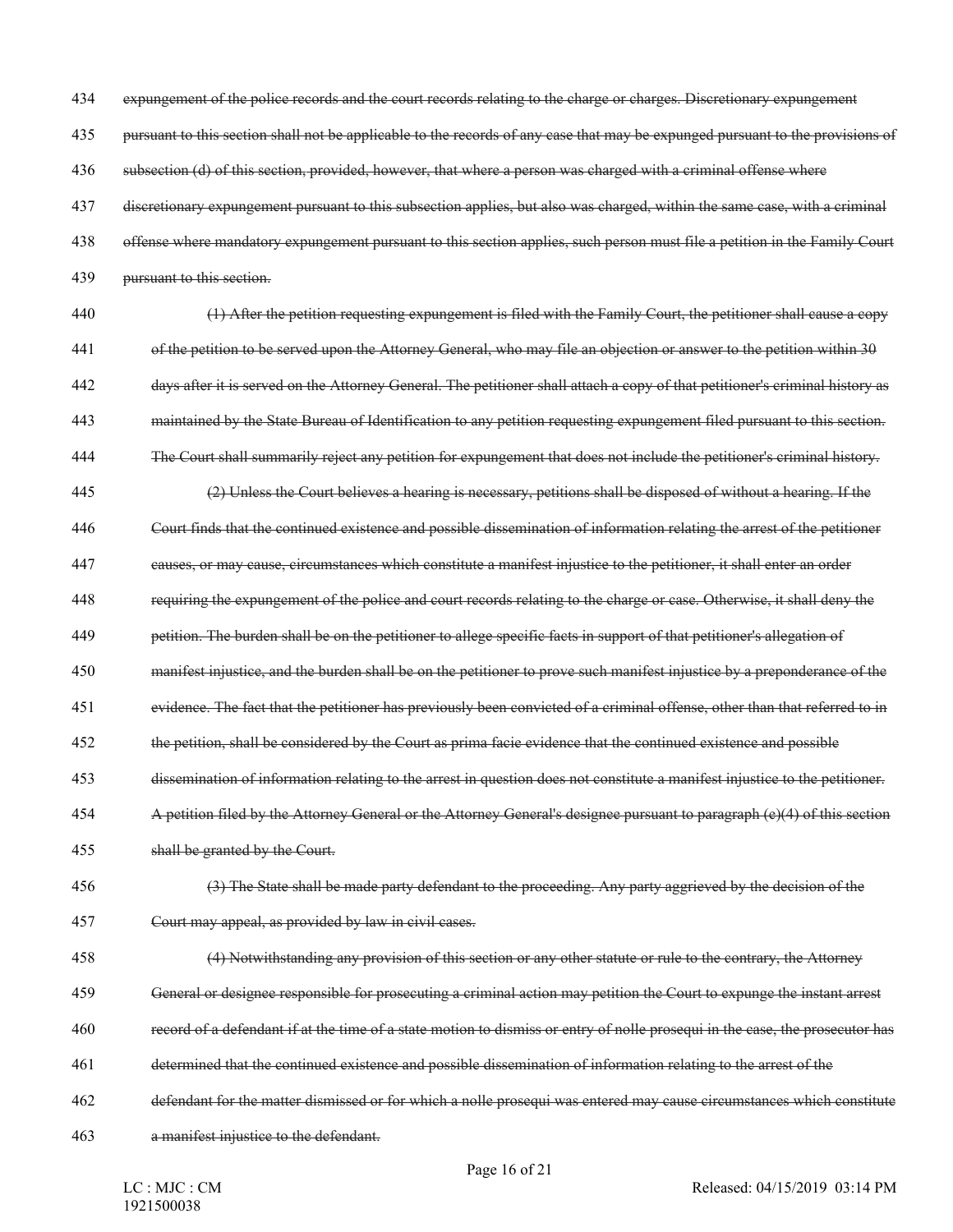| 464 | (5) If an order expunging the records is granted by the Court, all the records specified in the order shall, within            |
|-----|--------------------------------------------------------------------------------------------------------------------------------|
| 465 | 60 days of the order, be removed from the files, and placed in the control of the Supervisor of the State Bureau of            |
| 466 | Identification who shall be designated to retain control over all expunged records, and who shall ensure that the records      |
| 467 | or the information contained therein is not released for any reason except as specified in this subchapter. A police           |
| 468 | agency which receives a notice of expungement from the State Bureau of Identification shall provide the Bureau with            |
| 469 | written confirmation of the completion of the expungement. The State Bureau of Identification shall provide the Court          |
| 470 | which entered the order with written confirmation of the execution of the order. In response to requests from nonlaw-          |
| 471 | enforcement officers for information or records on the person who was arrested, the law-enforcement officers and               |
| 472 | departments shall reply, with respect to the arrest and proceedings which are the subject of the order, that there is no       |
| 473 | record. No order requiring an expungement of any record shall be entered or enforced if such order is contrary to the          |
| 474 | provisions of this subchapter. The State Bureau of Identification shall promptly notify the Court if it is unable to           |
| 475 | comply with any order issued pursuant to this subchapter.                                                                      |
| 476 | (6) Notwithstanding any provision of this section or any other statute or rule to the contrary, the police records             |
| 477 | and the court records relating to any charge set forth in Title 21 of shall not be expunged pursuant to this section unless    |
| 478 | the charge or charges is 1 of these specifically enumerated offenses:                                                          |
| 479 | a. Driving after judgment prohibited, pursuant to § 2810 of Title 21;                                                          |
| 480 | b. Reckless driving, pursuant to $\S$ 4175 of Title 21;                                                                        |
| 481 | e. Operation of a motor vehicle causing death, pursuant to § 4176A of Title 21;                                                |
| 482 | d. Driving under the influence, pursuant to $\S$ 4177 of Title 21;                                                             |
| 483 | e. Operating a commercial vehicle with a prohibited blood alcohol concentration or while impaired by                           |
| 484 | drugs, pursuant to § 4177M of Title 21.                                                                                        |
| 485 | (7) The Family Court shall establish a reasonable fee schedule for the filing of a petition of expungement                     |
| 486 | pursuant to this section.                                                                                                      |
| 487 | (f) Notwithstanding any provision of this subchapter or any other law to the contrary, a person who was convicted              |
| 488 | of a misdemeanor or violation excepting those crimes specifically exempted in subsection $(g)$ of this section who is          |
| 489 | thereafter unconditionally pardoned by the Governor may request a discretionary expungement pursuant to the procedures         |
| 490 | set forth in subsection (e) of this section. The burden shall be on the petitioner to allege specific facts in support of the  |
| 491 | petitioner's allegation of manifest injustice, and the burden shall be on the petitioner to prove such manifest injustice by a |
| 492 | preponderance of the evidence. The fact that the petitioner was convicted of the criminal offense that is the subject of the   |
| 493 | petitioner's expungement application shall be considered by the Court as prima facie evidence that the continued existence     |
|     | Page 17 of 21                                                                                                                  |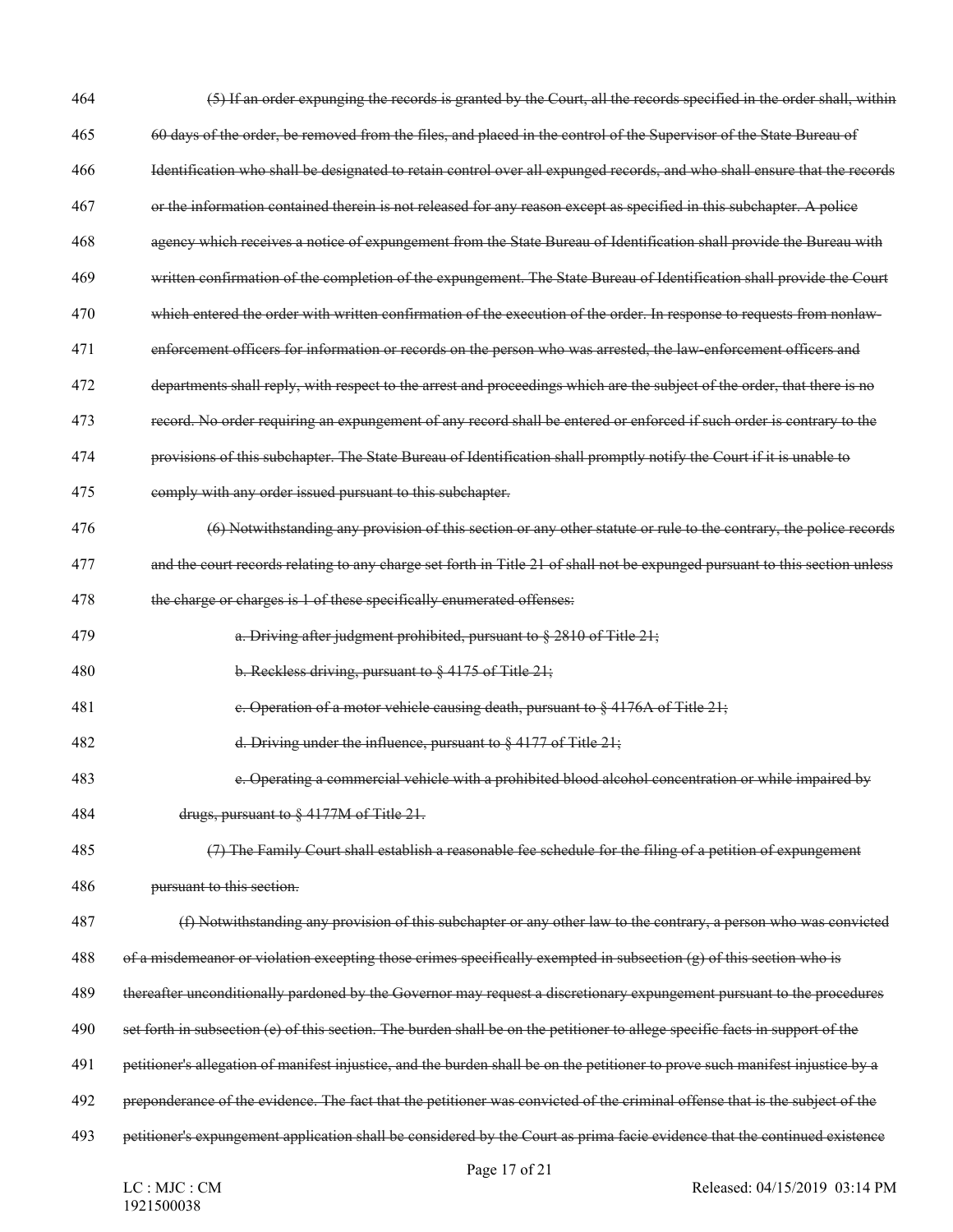- and possible dissemination of information relating to the arrest in question does not constitute a manifest injustice to the
- petitioner.
- (g) Discretionary expungement following a pardon pursuant to this section shall not be applicable to the records of
- any case in which the defendant was charged with 1 or more of the following crimes:
- (1) Any misdemeanor designated as a sex offense pursuant to § 761 of Title 11;
- (2) Unlawful imprisonment pursuant to § 781 of Title 11;
- (3) Interference with custody pursuant to § 785 of Title 11; or
- (4) Coercion pursuant to § 791 of Title 11.
- If a person is charged with or convicted of a crime in Family Court, expungement may be sought under Subchapter
- VII of Chapter 43 of Title 11.
- Section 11. Amend § 1027, Title 10 of the Delaware Code by making deletions as shown by strike through and
- insertions as shown by underline as follows:
- § 1027. Expungement; records; access by law-enforcement officers.
- (a) Except for disclosure to law-enforcement officers acting in the lawful performance of their duties in
- investigating criminal activity or for the purpose of an employment application as an employee of a law-enforcement
- agency, it shall be unlawful for any person having or acquiring access to an expunged court or police record to open or
- review it or to disclose to another person any information from it without an order from the Court which ordered the record
- expunged.
- (b) Where disclosure to law-enforcement officers in the lawful performance of their duties in investigating
- criminal activity is permitted by subsection (a) of this section, such disclosure shall apply for the purpose of investigating
- particular criminal activity in which the person, whose records have been expunged, is considered a suspect and the crime
- being investigated is a felony; or pursuant to an investigation of an employment application as an employee of a law-
- 516 enforcement agency.
- (c) Nothing contained in this section shall require the destruction of photographs or fingerprints taken in
- connection with any felony arrest and which are utilized solely by law-enforcement officers in the lawful performance of
- their duties in investigating criminal activity.
- (d) Nothing herein shall require the destruction of court records or records of the Department of Justice. However,
- all such records, including docket books, relating to a charge which has been the subject of a destruction order shall be so
- handled to ensure that they are not open to public inspection or disclosure.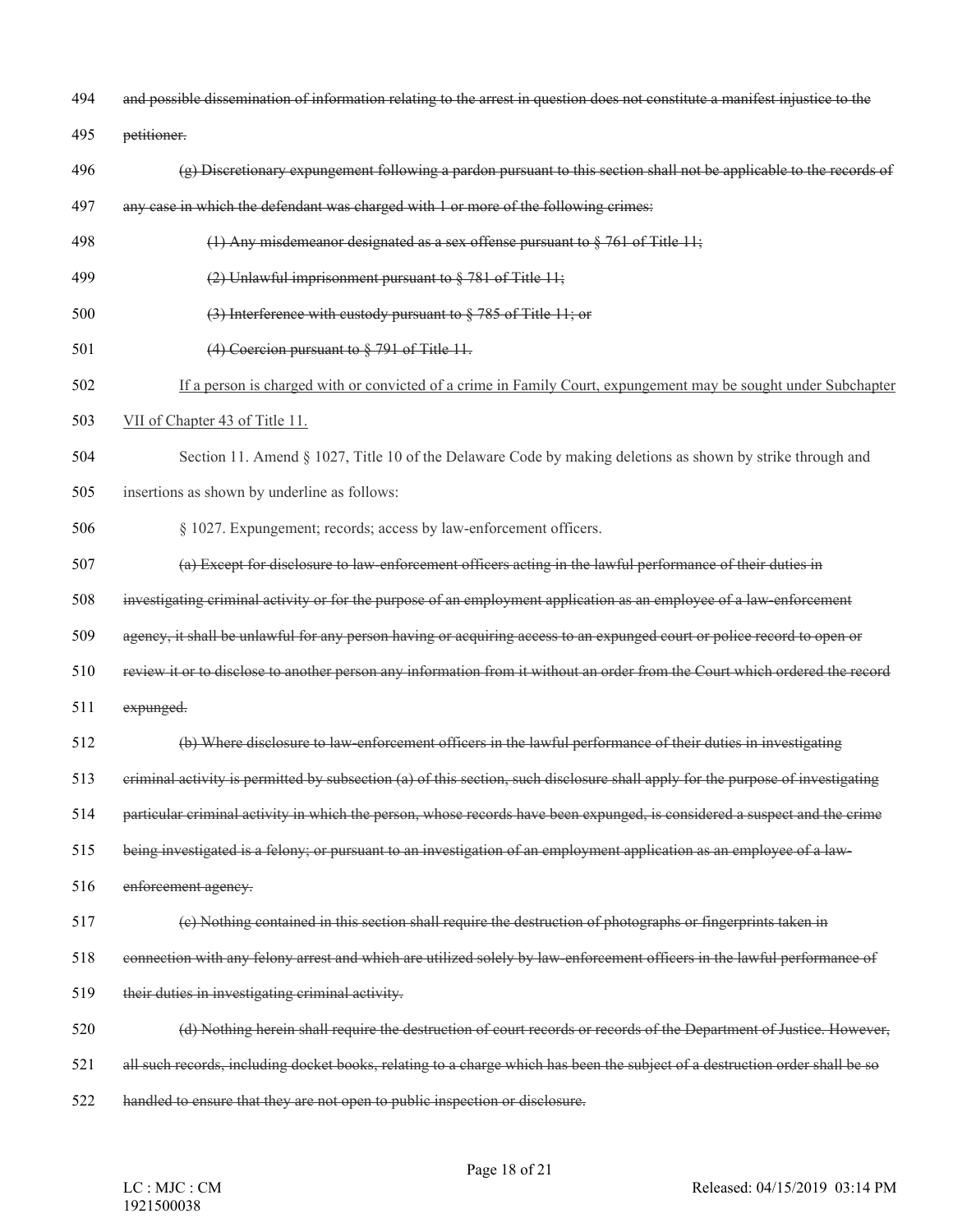(e) An offense for which records have been expunged pursuant to this section shall not have to be disclosed by the

person as an arrest for any reason.

- (f) Upon the granting by the Court for an order for the expungement of records in accordance with this subchapter, a copy of such order shall be forwarded to the United States Department of Justice.
- (g) Any person who violates § 1025 of this title shall be guilty of a Class B misdemeanor, and shall be punished accordingly. [Repealed.]

 Section 12. Amend § 904, Title 4 of the Delaware Code by making deletions as shown by strike through and insertions as shown by underline as follows:

§ 904. Offenses concerning certain persons.

 (o) Any person who was convicted of a first offense under subsections (e) and (f) of this section or the same offense under any county or municipal code, ordinance, or regulation and who was under the age of 21 at the time of the offense may, upon reaching the age of 21, apply for an expungement of the record of the conviction and any indicia of arrest to the court in which the person was convicted. For violations of subsection (e) or (f) of this section, an order granting such expungement shall issue upon proof that the person has reached the age of 21, unless the person has failed to comply with the sentencing order or the person has another charge under this section, or under the same offense under any county or municipal code, ordinance, or regulation, which remains outstanding. Upon issuance of the order of expungement, the 539 records of the conviction and any indicia of arrest shall be dealt with in accordance with the procedures specified in  $\frac{150}{100}$ 540 4373(e), 4374 and 4375 Subchapter VII of Chapter 43 of Title 11. Nothing in this section shall prohibit prohibits the Family Court from expunging a record of conviction as otherwise provided by law. The application for or granting of a pardon pursuant to under §§ 4361 through 4363 4364 of Title 11 shall does not prohibit an expungement under this section. All sentencing orders for violations of this section by persons under the age of 21 at the time of the offense shall state that the record of the conviction may be expunged upon reaching the age of 21 and thereafter. The civil filing fee shall apply to applications for expungement plus a \$100 fee payable to the State Bureau of Identification for administrative costs. Section 13. Amend § 4764, Title 16 of the Delaware Code by making deletions as shown by strike through and insertions as shown by underline as follows: § 4764. Possession of marijuana; class B misdemeanor, unclassified misdemeanor, or civil violation [For 549 application of this section, see 80 Del. Laws, c. 38, § 6] (i) Any person who was convicted of a single criminal offense under subsection (c) of this section and who was

under the age of 21 at the time of the offense may, upon reaching the age of 21, apply for an expungement of the record of

the conviction and any indicia of arrest to the court in which the person was convicted. For violations of subsection (c) of

Page 19 of 21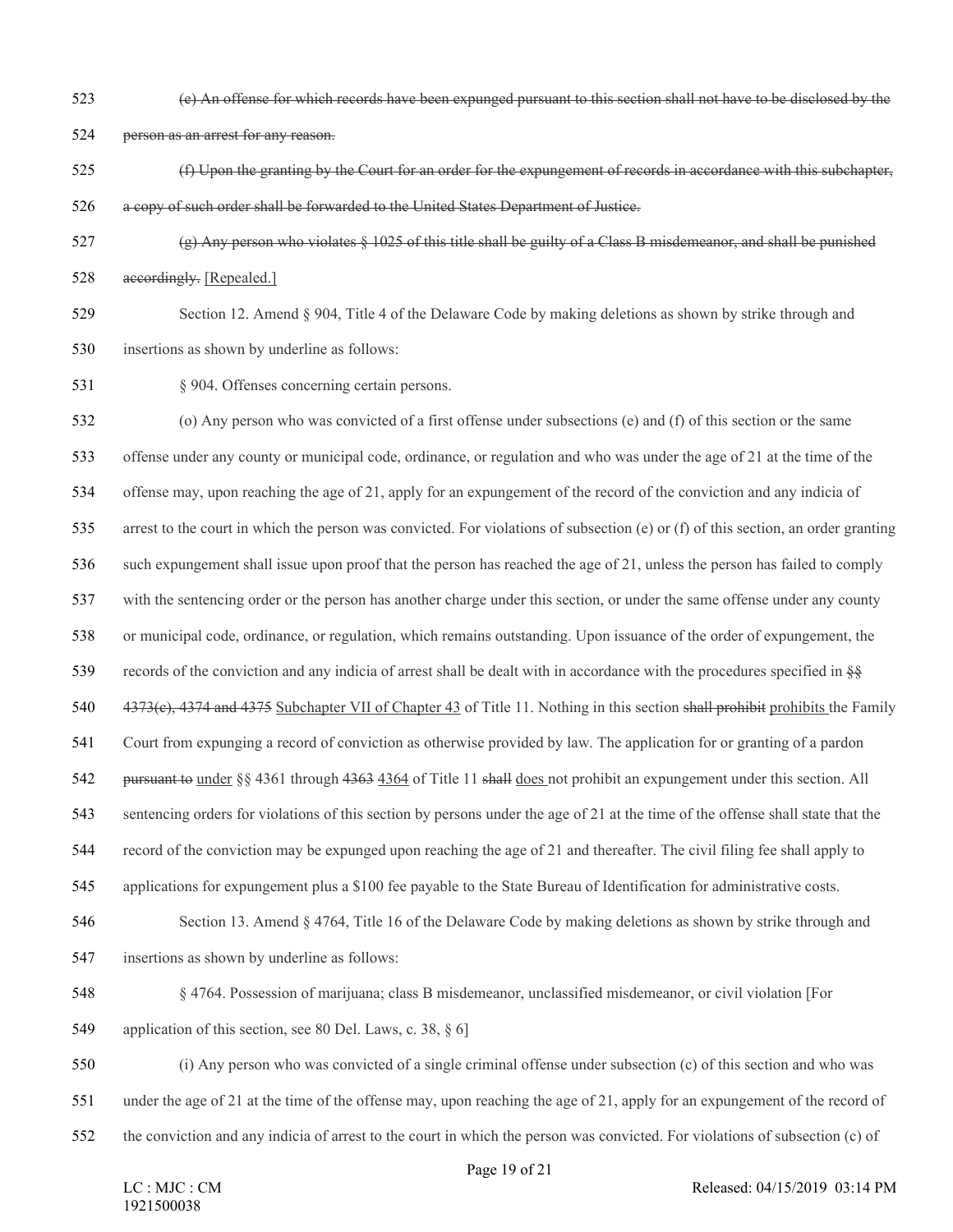- 553 this section, an order granting such expungement shall issue upon proof that the person has reached the age of 21, unless
- 554 the person has failed to comply with the sentencing order or the person has another charge under this section which remains
- 555 outstanding. Upon issuance of the order of expungement, the records of the conviction and any indicia of arrest shall be
- 556 dealt with in accordance with the procedures specified in §§ 4373(c), 4374 and 4375 Subchapter VII of Chapter 43 of Title
- 557 11. Nothing in this section shall prohibit the Family Court prohibits a court from expunging a record of conviction as
- 558 otherwise provided by law. The application for or granting of a pardon pursuant to under §§ 4361 through 4363 4364 of
- 559 Title 11 shall does not prohibit an expungement under this section. All sentencing orders for violations of this section by
- 560 persons under the age of 21 at the time of the offense shall must state that the record of the conviction may be expunged
- 561 upon reaching the age of 21 and thereafter. The civil filing fee shall apply applies to applications for expungement plus a
- 562 \$100 fee payable to the State Bureau of Identification for administrative costs.
- 563 Section 14. This Act takes effect 180 days after its enactment into law.
- 564 Section 15. This Act is known as "The Adult Expungement Reform Act".

#### **SYNOPSIS**

In our modern society, a criminal record can limit a person's opportunities and the quality of life they can achieve for themselves and their families for years, and even decades, after that person has completed the terms of the criminal sentence imposed. Even the existence of an arrest record with no conviction can limit job opportunities, housing, access to higher education, credit, and access to jobs that require professional licensing.

The General Assembly has expanded the availability of expungement for juvenile adjudications of delinquency quite dramatically in recent years, in recognition that people can and do change and move beyond mistakes of their past. The intent of this Act is to extend that same recognition to some categories of adult records of arrest and conviction.

At present, Delaware allows adults to petition to have a record expunged in only 2 circumstances: (1) for an arrest that did not lead to conviction and (2) after a pardon is granted – but for certain misdemeanor offenses only.

Under this Act, a person may have a record expunged through a petition to the State Bureau of Identification (SBI) for (1) charges resolved in favor of the petitioner; (2) a record that includes violations only after the passage of 3 years; and (3) some misdemeanors after 5 years. Excluded from this SBI-only expungement process are convictions for any misdemeanor crimes of domestic violence, misdemeanor crimes where the victim is a child or a vulnerable adult, and unlawful sexual contact in the third degree. Allowing expungements for arrests without convictions and minor, isolated convictions through an application to the SBI will ease the burden on the courts and the Board of Pardons.

This Act also provides that the court may grant a petition for expungement upon a showing of "manifest injustice" in the following situations: (1) 3 years have passed since the date of a single misdemeanor conviction; (2) a person has a single conviction in a felony case and 7 years have passed from the date of conviction or release from incarceration, whichever is later; (3) 7 years have passed since conviction or release from incarceration on misdemeanor domestic violence or misdemeanor conviction with child or vulnerable adult victim. A felony conviction for any of the following crimes is not eligible for expungement through this discretionary only expungement process, but may be expunged by a court following a pardon: Title 11 violent felonies; § 1136 of Title 16 (crimes against a resident of a long-term care facility; § 3913 of Title 31 (crimes against an adult who is impaired due to a physical or mental disability); and any "felony conviction involving physical or sexual assault crimes" as defined in the Beau Biden Child Protection Act. The Department of Justice will have an opportunity to state its position on the expungement petition to the court, and is empowered to seek input from any victim in the case.

In all cases, the applicant for expungement must have no prior or subsequent convictions (other than traffic offenses, and underage alcohol or marijuana possession) in order to be eligible. A person is not allowed to apply for